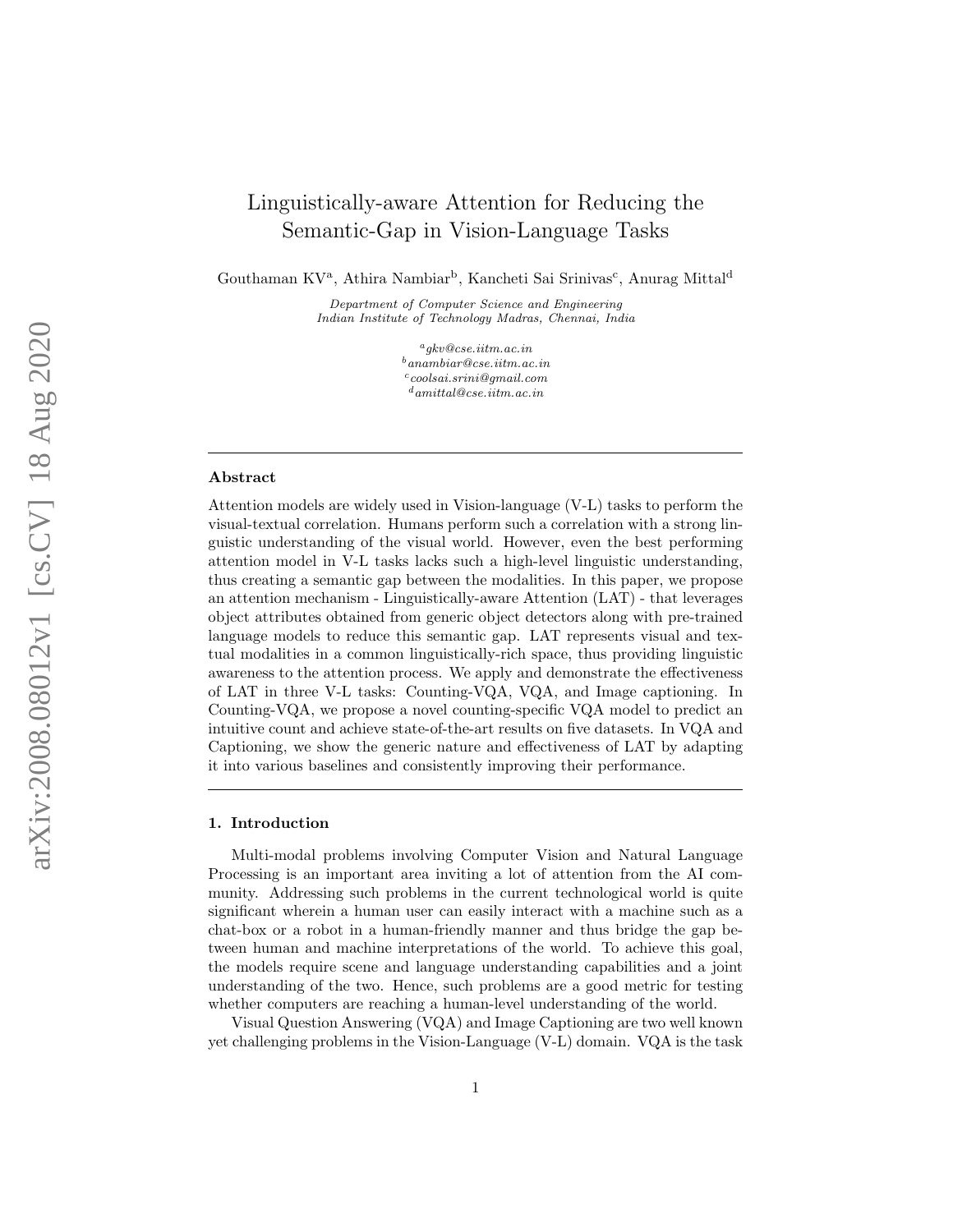of answering a question from the image [1], whereas captioning needs to describe the content of an image as a short natural language sentence [2]. Further, counting questions in VQA has also been recognized as a separate problem in the community as "Counting-VQA" and has been studied using specialized VQA models [3, 4, 5] as general-purpose VQA models fail to perform well on such questions. In this paper, we address these three V-L problems.

The most successful and widely adopted approach for the V-L problems is the encoder-decoder approach [1, 2, 6]. In such an approach, the visual and textual modalities are converted to feature vectors in the encoding stage, and the desired outputs are predicted from them in the decoding stage. Early approaches use CNNs over the whole image to encode the image and RNNs (LSTM or GRU) over the sequence of word-level features to encode the text (question or caption). Then, these encoded vectors are projected to some learned common space to conduct further reasoning [7, 8, 1]. One downside of this feature extraction is that the whole-image CNN features may contribute noise to the model since all the image regions may not be equally important in the context, and there may be clutter in the background that will also get encoded.

To overcome this limitation, attention mechanisms have been proposed [9] to facilitate fine-grain visual and/or textual processing. Attention models have enabled the system to better focus on the relevant image regions [9, 10, 11], text words, or both [11] and imparted significant improvements to the field. Some early approaches perform the attention over equally-sized image grids [10]. However, such methods lack the whole-object-level information during attention. Recently, Anderson et al. [6] proposed object-level attention by considering the image as a set of object proposals obtained from pre-trained generic object detectors. They demonstrate the transfer learning possibilities from the objectdetection research to V-L tasks, and the extracted object-level CNN features are generic and easy to use. Since then, object-level CNN features became the chosen image representation in many recent state-of-the-art V-L models for various tasks [11, 12, 4].

However, representing the image as a set of object-level CNN features and the text as a set of word-embedding vectors has a limitation that the two modalities are in two different spaces. Such a semantic-gap between the modalities inhibits the performance of the V-L tasks. Humans perform visual-textual mapping with a strong linguistic understanding of the visual data, and this suggests that V-L systems should do the same to improve performance. For instance, consider the VQA problem in Fig 1 to answer the question: "What kind of animal is sitting next to the person?". For humans, it is quite easy to interpret the linguistic relationship of the "cat" in the image with the "animal" in the question since we have a strong linguistic understanding of the relationship between the two words. However, it is difficult for the existing object-level attention mechanisms to draw such a linguistic relationship since there is no explicit object-level linguistic information available for the mapping (Fig  $1(a)$ ). As a result, the correlation has to be done between two different spaces (visual and textual). We conjecture that the existence of such a semantic gap between the two modalities leads to sub-optimal attention modeling.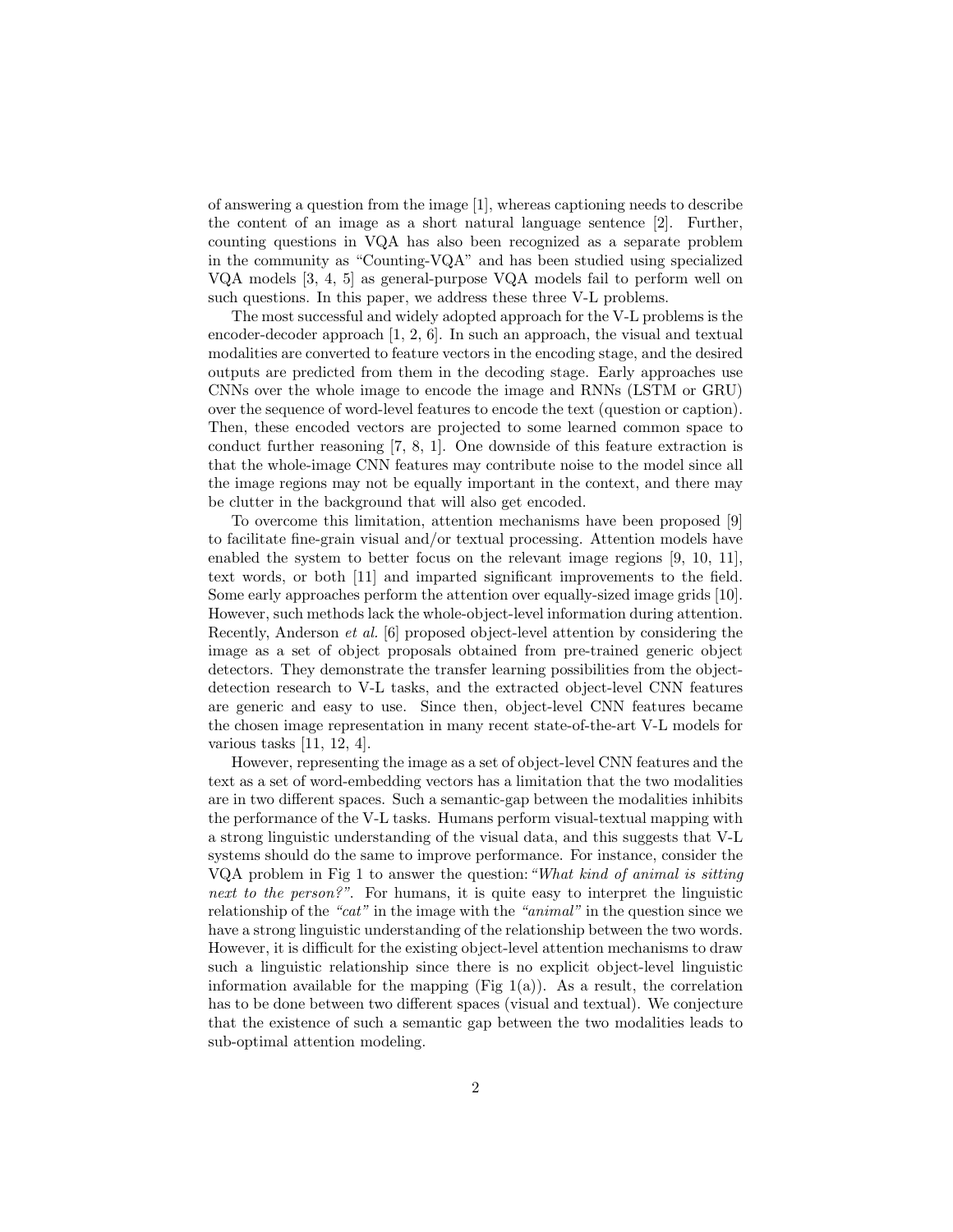

Figure 1: Existing object-level attention vs. Linguistically-aware attention (Ours): We provide linguistic awareness to the attention by representing both the Image (via object class labels) and Text (via words) in a common pre-trained word embedding space. Hence, the linguistically related objects and words will get similar representations. Best viewed in color.

One possible way to reduce this semantic gap is to represent the modalities in a common space, i.e., representing the text in the visual space or the Image in the textual space. Representing the text in the visual space is a more challenging problem because of the huge dimensionality of the visual space. An easier method is the reverse, i.e., representing the image in the textual space. To this end, object attributes (class labels) have been used to represent the image in the textual space. Most of the prior work on object attributes uses detectors trained specifically on a word vocabulary extracted from specific datasets of the respective tasks [7, 13]. However, creating a dataset-specific attribute vocabulary for each task and dataset is not practically feasible, and it restricts the models from real-world application scenarios. Due to these engineering complexities, the usage of object-attributes in V-L tasks has not gained much popularity.

In this paper, we study the use of object attributes obtained from generalpurpose object detectors such as YOLO [14] and Faster-RCNN [15] to reduce the semantic-gap in V-L problems. Although such pre-trained object detectors are easy to use and are robust, one downside is that they can only predict the object classes that they are trained on; conversely, for some unknown class objects, they predict a similar known class only. For instance, for a Counting-VQA problem "How many sedans are there?", given an image with sedan cars, the object detector may predict the class "car" if it is unaware of the class "sedan." Hence, the Counting-VQA model cannot relate the word "sedan" in the question to the word "car" in the image unless it is provided with some external knowledgebase or a training set with a lot of such samples. To overcome this problem, we propose to leverage the same pre-trained word embedding networks used for the question words to represent the object attributes as well. Note that such word-embedding vectors are inherently linguistically-rich since they are trained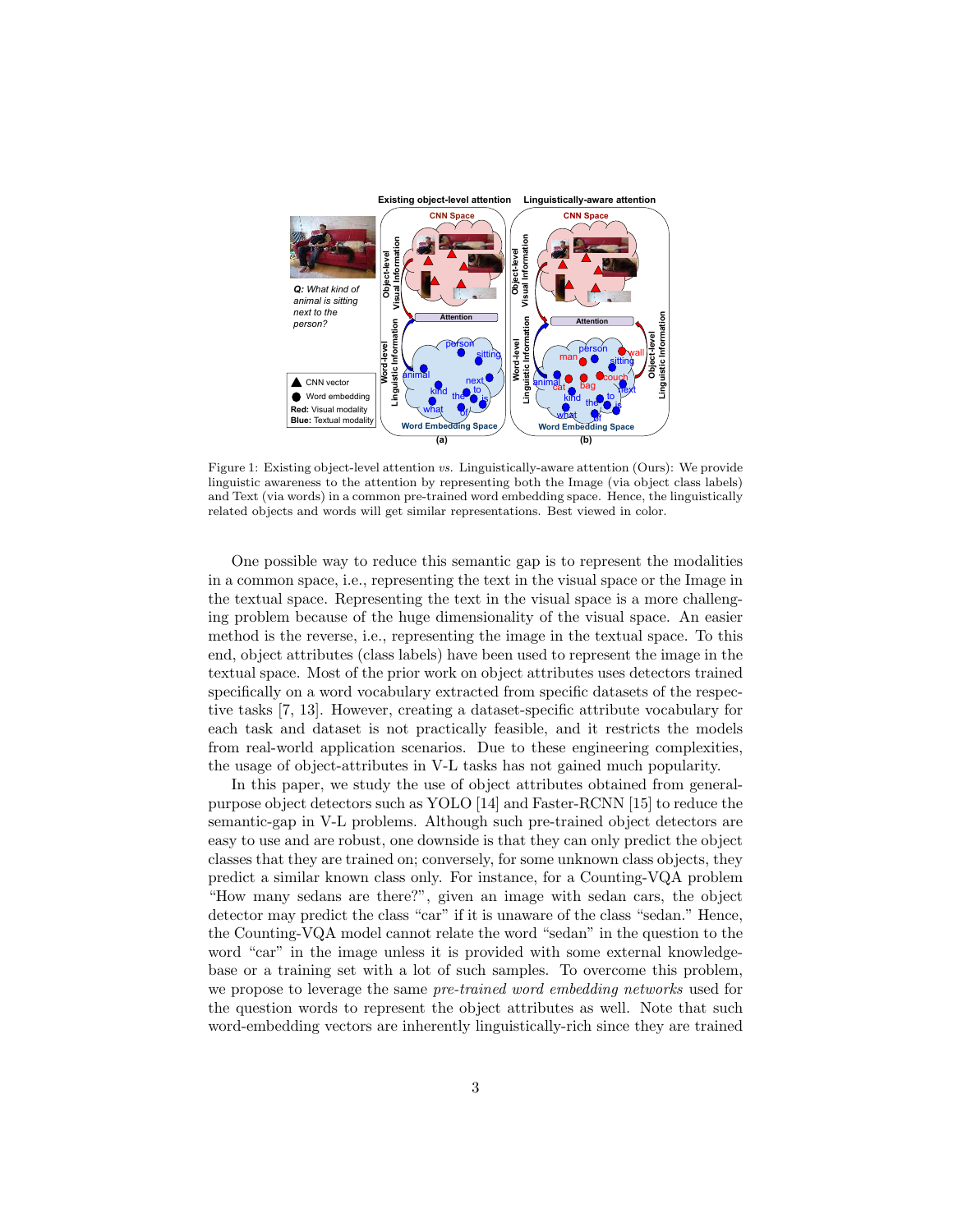using a large text corpus and are created in a way that semantically related words will get similar vector representations. Hence, even if the object detector is unaware of some classes, the use of pre-trained word embeddings ensures that the known class will get a representation similar to the original class. As a result, the word "sedan" and image "car" will have similar representations. In this way, we can utilize the recent progress in the object-detection and the language modeling research into the V-L problems to reduce the semantic gap between the modalities.

We term the pre-trained word embedding vectors of object attributes as Linguistically-aware image features and leverage them in the attention modeling: the Linguistically-aware Attention (LAT). A visual comparison of LAT with existing object-level attention is shown in Fig 1. In particular, LAT  $(Fig 1(b))$  represents the objects not only in the CNN space but also in the word-embedding space via the object class labels. The words of the text are also represented in the same word embedding space. As a result, semantically similar objects and words have similar representations (In Fig 1(b), the "cat" lies close to the word "animal" in the common word-embedding space), thus making the mapping easy and linguistically robust. Since LAT uses generic object detectors (as opposed to task-specific detectors), it is generic and easy to use for various V-L tasks. In this paper, we show the effectiveness of LAT in three V-L tasks:

- Counting-VQA: We propose a novel model that consists of a *semantic*level co-attention (consists of LAT) and a low-rank tensor regression-based count predictor (for the first time to the best of our knowledge). Our model achieves state-of-the-art results on five counting specific VQA datasets.
- VQA: In this task, we show the generic nature of LAT by adapting it to recent best performing VQA models: UpDn [6], MUREL [16] and BAN [11]. In all the models, LAT consistently improves the accuracy.
- Captioning: For this task, we adapt LAT into the best performing objectlevel attention-based model [6]. Here also, LAT improves the performance.

We believe that *linguistically-aware image features* can be used as standard features like the object-level CNN features for a variety of V-L tasks as our approach is simple and can be adapted to a variety of V-L tasks. Thus, the paper is well suited for this special issue, as it focuses on methods to reduce the semantic-gap in multi-modal problems; our work is best suitable for the same.

# 2. Related works

Visual question answering (VQA): VQA is the task of answering a question related to an image [1]. The encoder-decoder approach is the most popular scheme in which the image and the question are encoded in the encoding stage via a pre-trained CNN  $[1]$  and RNN (LSTM or GRU)  $[1, 6]$  respectively. The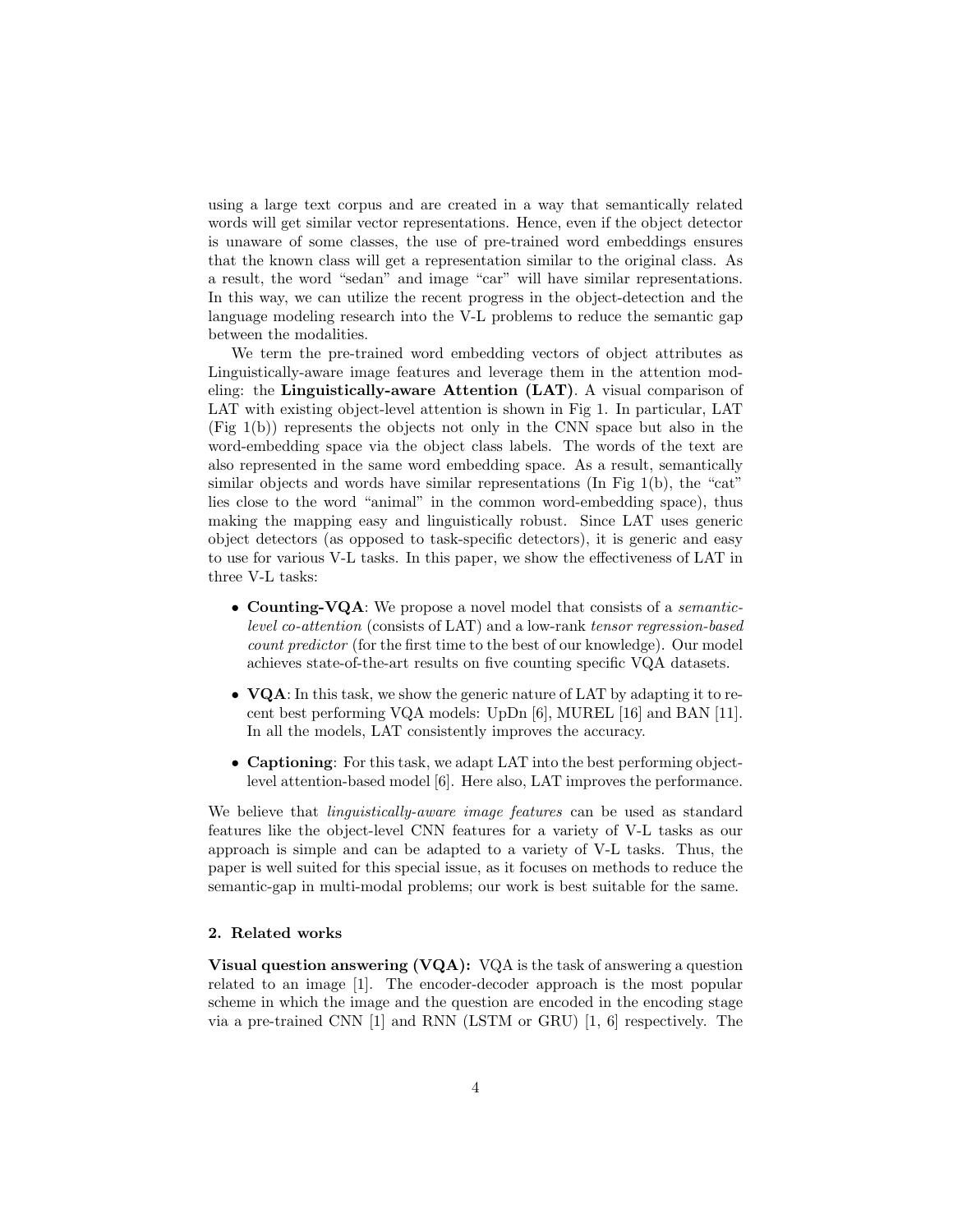decoder further fuses them using any standard fusion strategy, such as elementwise multiplication/sum, concatenation, or bi-linear operations [17, 18] and then performs a classification to one of the answers in a pre-defined set of answers. Following [6], the usage of CNN features from the objects in the encoder has become popular, and many recent works are built upon such a framework. For example, [11] uses bi-linear techniques to model the co-attention between the objects and the question words, [19] proposed a graph convolutional networkbased approach to encode the image by incorporating the relationships among objects, [16] exploited a rich vector representation between the question and the objects to model pair-wise object relations explicitly, [13] finds a summarized vector representation for each modality and aggregates it with the object and word information to obtain a better-encoded vector to predict the answer. Some approaches, such as LXMERT [20] and ViLBERT [21], use Transformer-based co-attention on top of the object-level CNN and question word features.

**Counting-VQA:** In VQA, the questions are categorized into three:  $yes/no$ , number (answer is in the form of a number) and *others* (all the types other than the above two) [1]. A majority of the number category questions are of counting type, wherein the system has to enumerate the objects in the image satisfying certain criteria in the question (e.g., How many zebras are there?). While excellent results have been obtained for non-counting questions [6], the significant progress in the field in recent years has not reflected in the accuracy achieved for the counting questions so far. This restricts the current VQA models from being applicable in practical scenarios.

The under-performance of general VQA models on counting questions led many researchers to look into this problem separately as Counting-VQA. For instance, [5] and [4] considered counting as a classification problem similar to the general VQA problem. Specifically, [5] constructed a graph of objects and removed edges via several heuristics to estimate the number of objects that match the question. Similarly, [4] proposed a model that predicts the count by modeling the relationship between the objects and the background regions in the image. [22] came up with a dedicated generic counting model that counts the occurrences of all the object categories present in the image. Further, they enumerated the question-specific objects by finding the closest object categories to the first noun of the question. [3] proposed a model that can predict an intuitive count as the answer by extending the VQA model from [6].

Image captioning: The task here is to generate a short description of an image automatically. Image captioning models need the capability to understand an image in terms of its constituents (the objects present in the image, their attributes, the relationships between them, etc.) and to generate a proper English sentence that reflects this understanding. Many of the existing works are based on LSTMs or GRUs [2, 6]. A recent trend is to use object-level CNN features [6], and many complex frameworks have been reported in this direction. For instance, [23] and [24] integrated spatial object relationships via graph convolutional networks and LSTMs and scene graph architectures, respectively. Another recent work[25] employed Conditional Generative Adversarial Nets to boost the captioning performance. A recent work [12] proposed a complex at-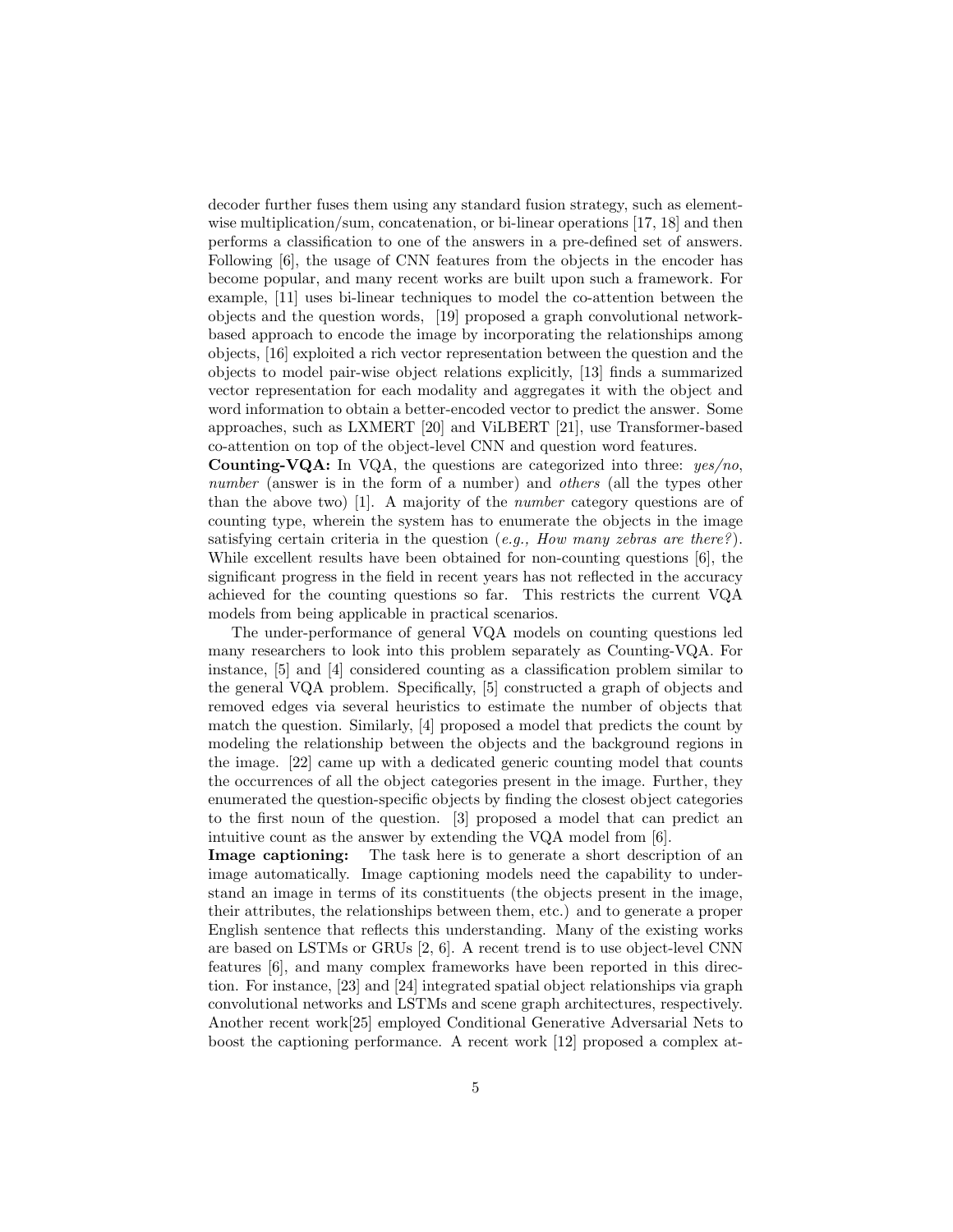tention mechanism that extends the object-level attention mechanism by adding another attention on top of it and achieved better results.

Most of the best performing models for the above tasks use CNN features of the objects & word-embeddings of the text and learn the correlation during training. However, such an approach lacks a rich linguistic-level mapping between the modalities and may have an impaired ability to model a strong correlation. We address this limitation by bridging the semantic gap via a simple but empirically powerful linguistically-aware approach for the attention mechanism.

Methods using object attributes to reduce the semantic gap: In this section, we focus on the prior works in V-L tasks that leverage attributes from the image. In [7], the authors, trained an attribute prediction network based on a dataset-specific attribute-vocabulary that predicts a global attribute vector for the entire image that is sent to the captioning or VQA model along with the whole-image CNN feature. One limitation of this approach is that it can only utilize the limited linguistic information available in the captions or questions while training. To overcome this, [8] proposed to use an external knowledge-base to bring rich linguistic information to the model. However, both of these approaches are sub-optimal in using the object attribute information and impractical in the situations demanding object-specific reasoning, e.g., Counting-VQA, since they use global image-level features. Additionally, such approaches represent textual words (question or caption) and the attribute vector in two different learnable spaces. Hence, while conceptually, the modalities are in the same space (textual), there is a big gap at the implementation level. In [26], the authors use a similar attribute prediction network as in [7, 8], and represent both the question words and attributes in a common learnable space for VQA. This approach solves the problem of representing both the modalities in a common space, but it only leverages the limited linguistic knowledge from the train set question-answer pairs. In [27], the authors propose an attention mechanism for VQA that extracts keywords from the question and matches them with the attributes to find the relevant objects (using a manually selected threshold). However, this shows inferior performance in the cases that require object visual information since it ignores the visual information of the object during the attention.

Most of the above approaches require the creation of a task- and datasetspecific attribute vocabulary that is practically not feasible. Also, they can use only limited linguistic information from the train set since they use onehot vectors to represent the attributes and words. In contrast, our approach is more generic and easy to use. We use object attributes obtained from generic object detectors along with language models to reduce the semantic gap between the modalities. The advantage of such an approach is that it does not require any dataset-specific word vocabulary as in [7, 8, 26] and can be used as a generic task- and model-agnostic feature. Further, since the attributes and words are represented by pre-trained word embedding vectors, they are inherently linguistically-aware, and the model can utilize such rich linguistic information without the need for an additional knowledge base.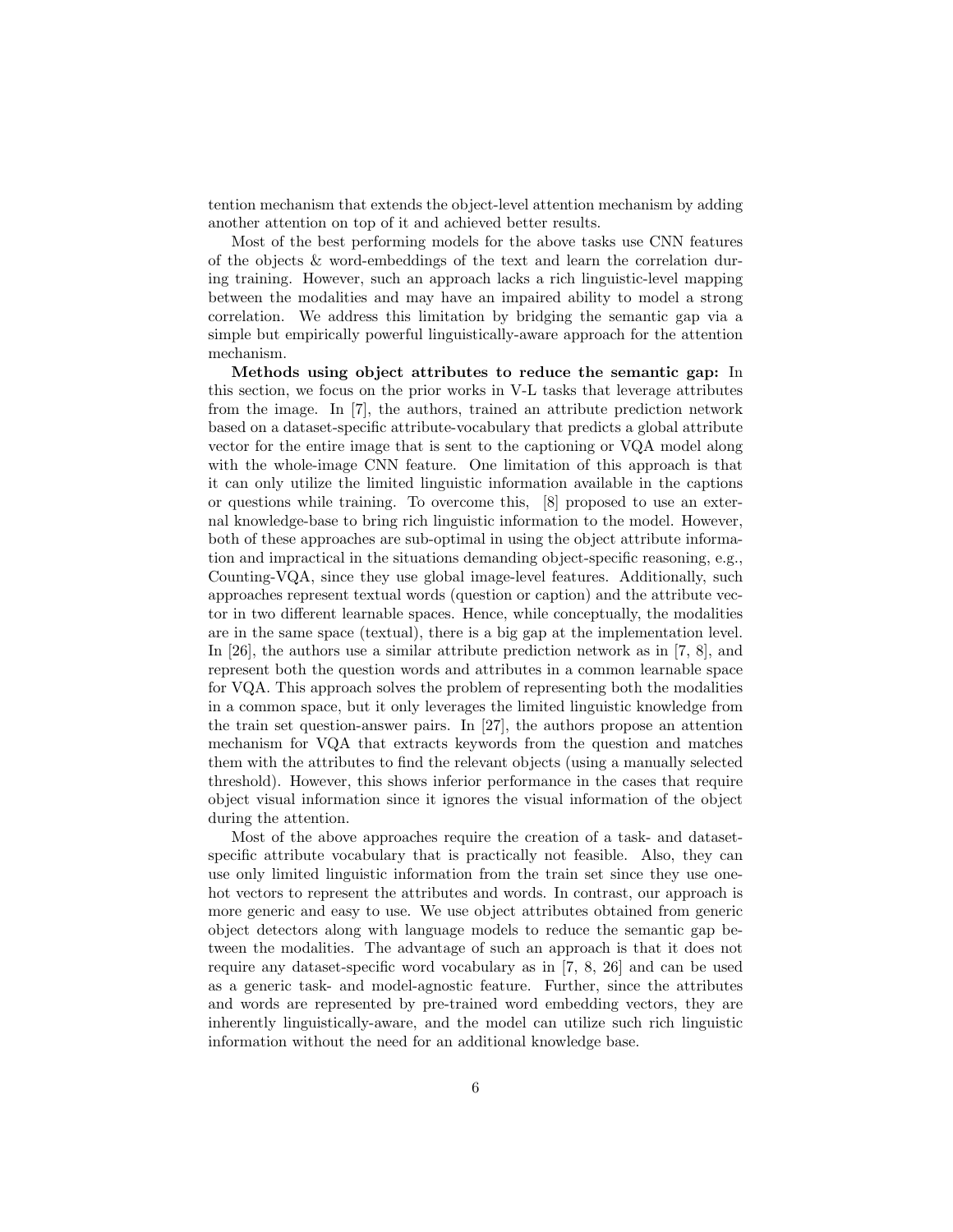

Figure 2: Linguistically-aware image and text feature extraction

#### 3. Linguistically-aware image and text feature extraction

In this section, we describe the proposed method to extract linguisticallyaware features from a given image and text (see Fig 2). We build upon [6] that visualizes the image as a collection of object proposals. To realize this representation format, we use a pre-trained object detector such as Faster-RCNN [15], YOLO [14], etc. The visual feature extraction of these detected objects is further carried out via a pre-trained CNN (ResNet-101 [28]) and this process generates the set of "object-visual features"  $\mathbf{V} = \{v_1, v_2, ..., v_m\}; v_i \in \mathbb{R}^{\overline{dv}}$ , where m is the number of object regions.

In order to establish the relationship of the object-visual features (CNN features with no linguistic information) with a semantically meaningful space, we propose to additionally represent the objects in textual space using their class labels (attributes) and extract the "linguistically-aware image features" with pre-trained word-to-vector networks. The pre-trained word-to-vector networks such as Glove [29] and Bert [30] are inexpensive and rich in making linguistic correlations (since they are already trained on a large textual corpus such as Common Crawl and Wikipedia2014). The "linguistically-aware image features" provide rich object-level linguistic information to the model without training on any additional expensive textual corpus. Formally, we represent the set of "linguistically-aware image features" as  $\boldsymbol{L} = \{l_1, l_2, ..., l_m\}; l_i \in \mathbb{R}^{d_w}$ , where m is the number of object regions. Similarly, we employ the same pre-trained word-to-vector representation to extract the set of word-level features from the text (i.e., caption or question) as well:  $\mathbf{Q} = \{q_1, q_2, ..., q_n\}; q_j \in \mathbb{R}^{d_w}$ , where n is the length of the sequence. The advantage of using the same word-to-vector representation for extracting both  $L$  and  $Q$  is that both of them get represented in the same learned space. Such a space is built using a large text corpus and is trained such that semantically similar words have similar representations. Thus, semantically similar "objects" and "words" will also lie close to each other in their representation space. Hence, the mapping between the "image" and "text" will be easier and linguistically robust, and a better correlation (attention) is achieved. In this paper, we name the attention that utilizes the linguistically-aware features L and Q as Linguistically-aware Attention  $(LAT)$ . In the following section, we show its application in various V-L tasks and models.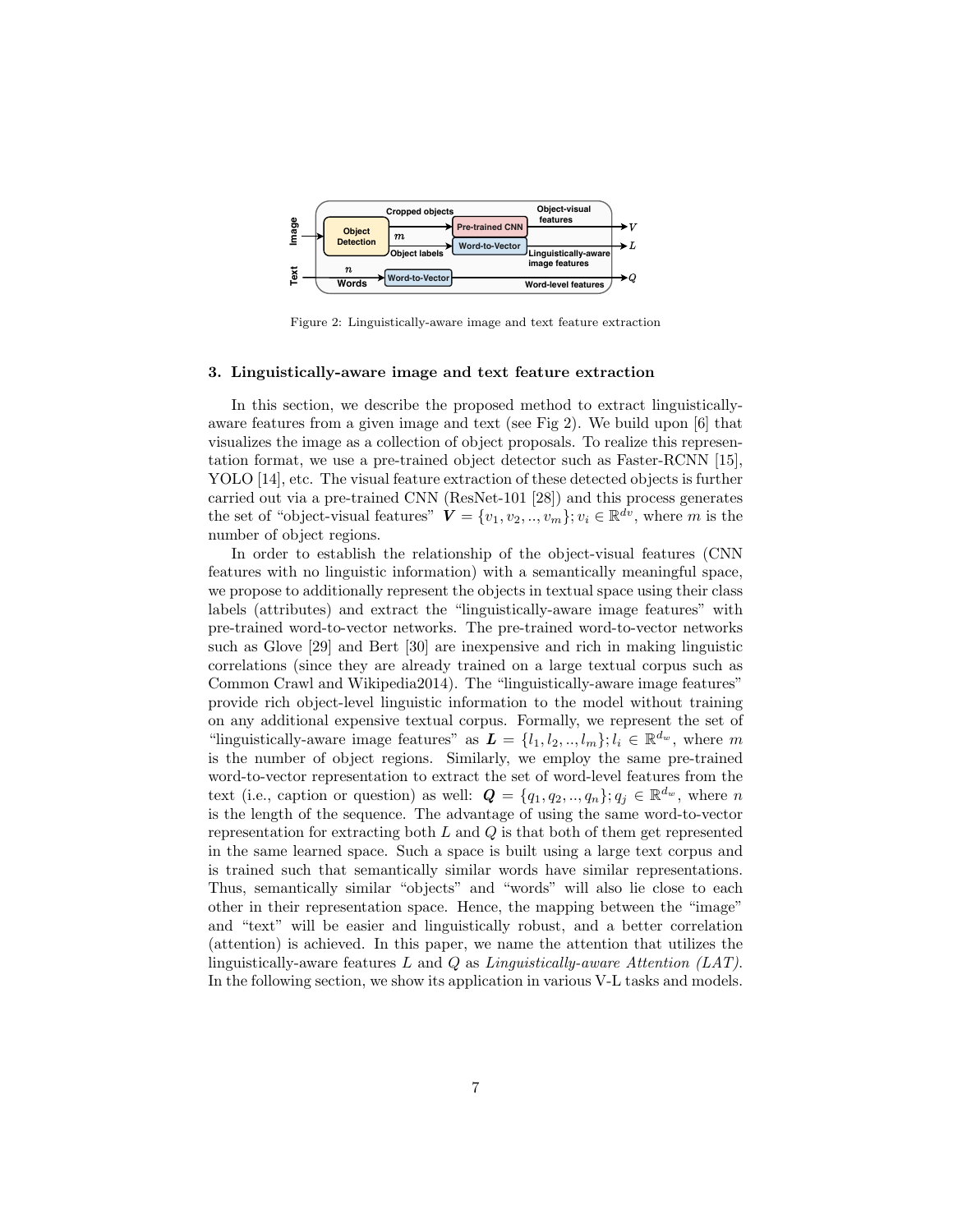#### 4. Application in Vision-language tasks

This section shows the applicability of the linguistically-aware attention (LAT) in several V-L tasks: Counting-VQA, VQA, and Captioning. In Counting-VQA, we propose a novel counting-specific VQA model based on a co-attention mechanism and tensor regression. For VQA, we choose three best performing models, such as UpDn [6], MUREL [16], and BAN [11], into which we incorporate LAT. In captioning, we choose the best performing object-level attention model (UpDn) from [6] as the baseline and incorporate LAT.

# 4.1. Counting-VQA model

The general VQA models underperform on counting questions, mainly due to: (1) their inefficiency to handle multiple objects at a time, as they are originally tuned for a single object only, and (2) treating the task as a classification problem (classify the image and question to an answer in a predefined set of answers), that impairs the ordinal structure inherently existing in counting questions. In light of these observations, we address Counting-VQA as a separate problem with a different objective function rather than the generic VQA problem. We treat it as a regression problem and propose a novel Counting-VQA model that is able to predict an intuitive count as the answer. Such an approach is not yet reported in the literature, and our work marks the first of its kind.

The proposed model is shown in Fig 3. We follow an encoder-decoder approach, where the encoder encodes the image and question, and the decoder fuses them to predict the count. The input to the model is the set of features V, L, and Q (described in Sec. 3) and  $B$ , i.e., object bounding box features. Each entry in B corresponds to a 5D-vector consisting of the normalized bounding box center coordinates, height, width, and area, respectively. There are two main components in the proposed model: (i) a semantic-level dense co-attention in the encoder and (ii) a low-rank bi-linear count predictor in the decoder.

(i) Semantic dense co-attention: In counting questions, certain words (e.g., nouns and adjectives) are more important than others since such questions aim to enumerate certain objects. Hence, to make an object-specific question encoding, in addition to the object attention, we also need to attend to the question to focus on the object-relevant words. Inspired by this observation, we propose a co-attention mechanism (attention on both objects and question words) that we term as "Semantic dense co-attention" since it operates at the semantic-level and finds the importance of each object and word in a co-operative manner. The co-attention module takes the concatenated object visual and box features  $O = V||B$  along with L and Q and creates a score matrix S of size  $m \times n$ . Formally, it is defined as:

$$
S[i,j] = W_a^T(tanh(W_v(o_i) \circ l_i \circ q_j)) + b_a \tag{1}
$$

where  $S[i, j]$  represents the semantic-level correlation score between the  $i^{th}$ object and  $j^{th}$  question word,  $\circ$  represents element-wise multiplication,  $o_i, l_i$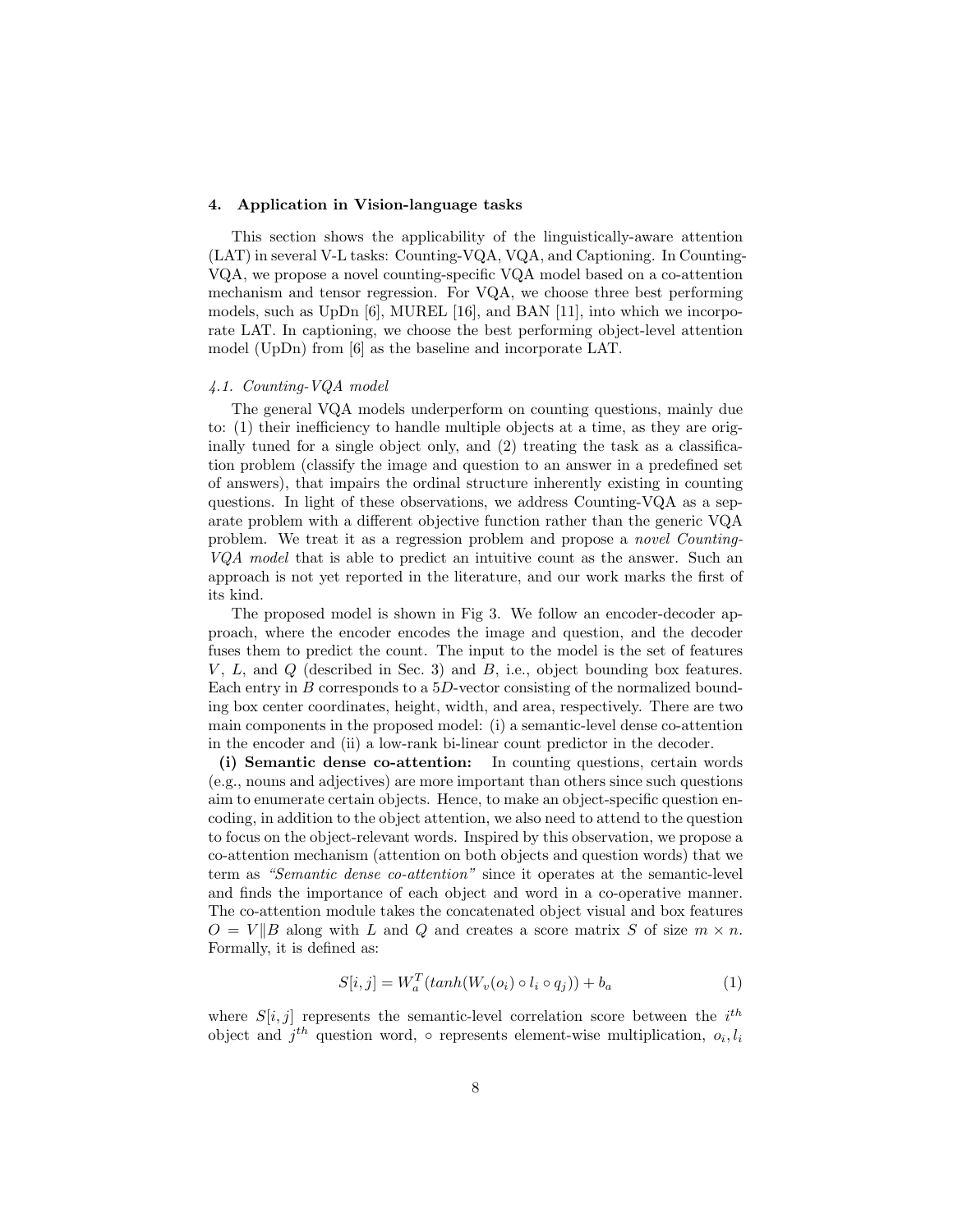

Figure 3: Counting-VQA model: The operations,  $\parallel$ , ⊗ and ⊙ represent concatenation, tensor product and row-wise multiplication respectively.

are the  $i^{th}$  object visual and box feature  $(o_i \in O)$  and object textual feature respectively,  $q_j$  is the  $j<sup>th</sup>$  question word embedding,  $W_v$  corresponds to the weights of a two layer network that projects  $o_i \in \mathbb{R}^{d_v+5}$  to the  $d_w$ -D space and  $W_a \in \mathbb{R}^{d_w}$  and  $b_a \in \mathbb{R}$  are other learnable parameters. Then, normalize S using the  $softmax$  operation along the columns and rows to get the object attention and question word attention weight vectors,  $\mu \in \mathbb{R}^m$  and  $\nu \in R^n$  respectively:

$$
\mu = softmax\left(\sum_{j=0}^{n-1} S[:, j]\right)
$$

$$
\nu = softmax\left(\sum_{i=0}^{m-1} S[i, :] \right)
$$
(2)

The values in  $\mu$  and  $\nu$  represent the relevance of the corresponding object and question word in the context, respectively. Given  $\mu$  and  $\nu$ , the encoder further encodes the image and question to fixed-sized feature vectors  $f$  and  $q$ , respectively. The encoded image  $f \in \mathbb{R}^d$  is obtained as:

$$
f = \sum_{i=0}^{m-1} \mu_i * (W_s^T v_i)
$$
 (3)

where  $W_s \in \mathbb{R}^{d_v \times d}$  is a learnable matrix to project the object visual features  $(v_i \in \mathbb{R}^{d_v})$  to d-D space and  $*$  represents multiplication. The encoded question  $q \in \mathbb{R}^d$  is obtained by passing the weighted question word embeddings  $(\nu_j * q_j)$ to a Bi-LSTM and then taking the concatenated forward and backward LSTM's outputs. The features f and q are the inputs to the counting-specific decoder that is described next.

(ii) Low-rank bi-linear count predictor: The decoder learns "how to count" from the features  $f$  and  $q$  by considering counting as a low-rank tensor regression problem. The key advantage of low-rank tensor regression over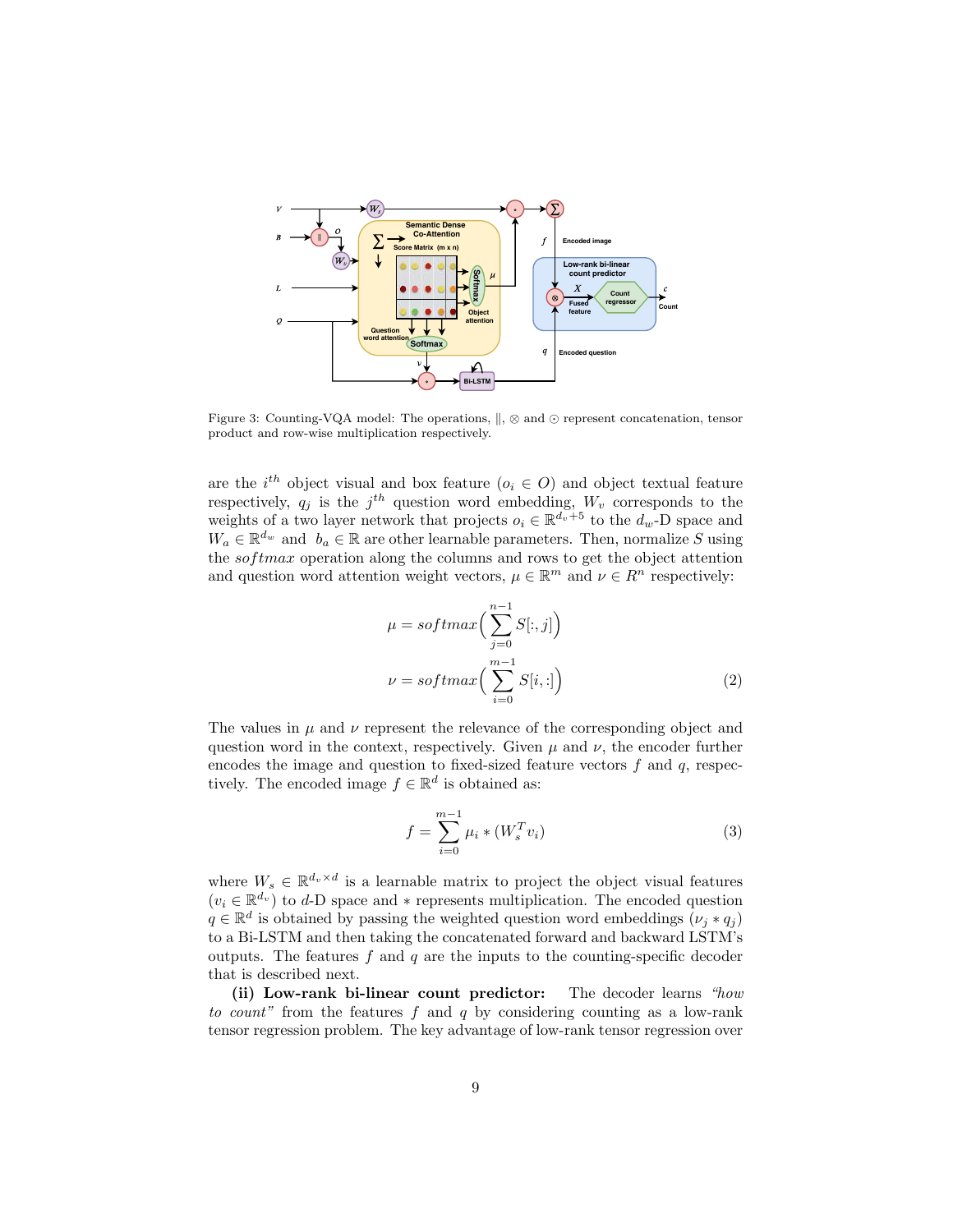traditional linear regression is that it can model the higher-order interactions between the input modalities with a lesser number of parameters [31].

The count predictor first fuses f and q by the Tensor product (outer product) that results in the fused feature tensor  $X \in \mathbb{R}^{d \times d}$ . Then, X is passed to the Count regressor module where the count  $c$  is to be predicted. Mathematically, the above steps are defined as follows  $(Eq. (4)$  to Eq.  $(6)$ :

$$
c = round(\langle X, W_r \rangle + b_r)
$$
  

$$
\langle X, W_r \rangle = \sum_{i=0}^{d-1} \sum_{j=0}^{d-1} X[i, j] * W_r[i, j]
$$
  

$$
X = f \otimes q
$$
 (4)

where  $\otimes$  is the tensor product,  $\langle \cdot, \cdot \rangle$  is the generalized inner product [31], and ∗ is the multiplication operation. The regression weight tensor  $W_r \in \mathbb{R}^{d \times d}$ and the bias term  $b_r \in \mathbb{R}$  needs to be learned. Since the dimensionality of  $W_r$ increases with an increase in the feature dimension  $d$ , which leads to a huge number of parameters to learn, we decompose  $W_r$  using the low-rank Tucker decomposition. Given rank k, the Tucker decomposition decomposes  $W_r$  into a core tensor  $T_c \in \mathbb{R}^{k \times k}$  and factor matrices  $\{W_q, W_f\} \in \mathbb{R}^{d \times k}$  as:

$$
W_r \approx W_q T_c W_f^T \tag{5}
$$

Applying Eq. (5) to Eq. (4) gives the final representation of our count predictor as in Eq. (6), where  $T_c \in \mathbb{R}^{k \times k}$ ,  $\{W_q, W_f\} \in \mathbb{R}^{d \times k}$  and  $b_r \in \mathbb{R}$  are learnable parameters. Since the output of the regression step is a real number, we take the rounded integer value to get the count (rounding is applied only during testing):

$$
c = round(\langle X, (W_q T_c W_f^T) \rangle + b_r)
$$
\n<sup>(6)</sup>

#### 4.2. Incorporating LAT into various VQA models

In VQA, we study the effect of LAT on three recent best performing models: UpDn [6], MUREL [16], and BAN [11]. All of these models are based on the object-level CNN representations proposed in [6]. In the following, we explain the changes applied to the baseline models in order to use LAT.

#### 4.2.1. Incorporating LAT into the UpDn baseline:

This model (UpDn) is purely based on the object-level visual attention proposed in [6]. We use LAT in the visual attention part of the baseline model. The model with LAT is shown in Fig 4. As in the baseline [6], the question is encoded by sending the word-level features  $(Q)$  to a GRU resulting in the question context vector  $q \in \mathbb{R}^d$ . The image is encoded using the linguisticallyaware visual attention mechanism. We use the gated tanh non-linear function  $f_{ga}: x \in \mathbb{R}^p \to y \in \mathbb{R}^r$  as in [6] in our visual attention, as it shows better performance for this problem than traditional ReLU. It is defined as:

$$
y = tanh(Wx + b) \circ sigmoid(W'x + b') \tag{7}
$$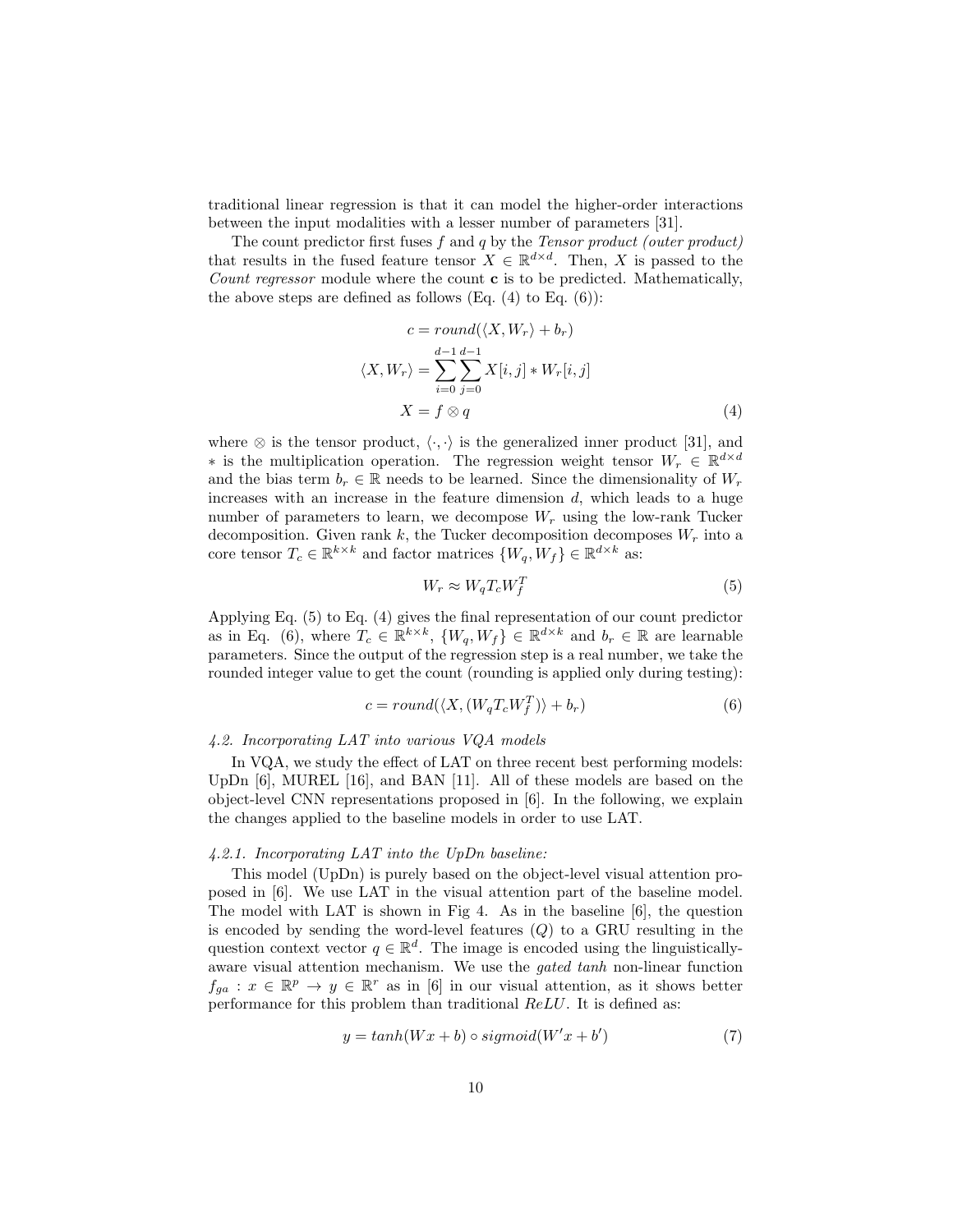

Figure 4: UpDn VQA model with LAT:  $\circ$  is element-wise multiplication. The dotted box represents our addition.

where  $\{W, W'\} \in \mathbb{R}^{r \times p}$  and  $\{b, b'\} \in \mathbb{R}^r$  are learnable parameters.

Linguistically-aware visual attention: We follow a similar attention formulation as in the baseline [6] to make a fair comparison. In addition to the object-visual features  $V$  and the question context vector  $q$ , we incorporate the features L and Q to provide linguistic-awareness. The visual attention module outputs a vector  $\gamma \in \mathbb{R}^m$ , that represents the relevance of each of the m objects in the context. Formally, our visual attention mechanism is described as:

$$
\gamma = softmax(s)
$$
  
\n
$$
s_i = W_v^T f_v([v_i, q]) + \sum_{j=1}^n (W_l^T f_l(l_i \circ q_j) + b_l)
$$
\n(8)

where  $s \in \mathbb{R}^m$  is the score vector with  $s_i \in \mathbb{R}$  is the score for the  $i^{th}$  object,  $\gamma \in \mathbb{R}^m$  is the attention weight vector,  $f_l : \mathbb{R}^{dw} \to \mathbb{R}^{dw}$ ,  $f_v : \mathbb{R}^{dv} \to \mathbb{R}^{dw}$  are gated tanh functions as described in Eq. (7), and  $\{W_l, W_v\} \in \mathbb{R}^{d_w}$ ,  $b_l \in \mathbb{R}^{d_w}$ , are learnable parameters. The encoder uses the attention weight vector  $\gamma$  and encodes the image by taking the weighted sum of the object visual features V as described in Eq. (3) (using  $\gamma_i$  instead of  $\mu_i$ ), resulting in the encoded image  $f \in \mathbb{R}^d$ .

As in the baseline [6], the decoder  $D(f,q) = sigmoid(W_o^T(f \circ q))$  fuses f and  $q$  by element-wise multiplication and predicts the answer scores by a fully connected layer (FC) with the *sigmoid* function, where  $W_o \in \mathbb{R}^{d \times d_o}$  is a learnable parameter, and  $d_o$  is answer vocabulary size.

## 4.2.2. Incorporating LAT into the MUREL baseline:

MUREL [16] is a non-attention based model. The question word features  $(Q)$  are given to a GRU, and the final hidden state vector is taken as the encoded question q. Then, the object-visual features V along with  $q$  are passed to the "MUREL cell". Inside this cell, each of the object-visual features  $(v_i \in V)$ are bi-linearly fused with  $q$  resulting in the feature vector  $s_i$  corresponding to  $v_i$ . A global max-pooling operation is performed over the  $s_i$  features, and the resulting vector is considered the encoded image s. Then the encoded image s and question  $q$  are bi-linearly fused to predict the answer.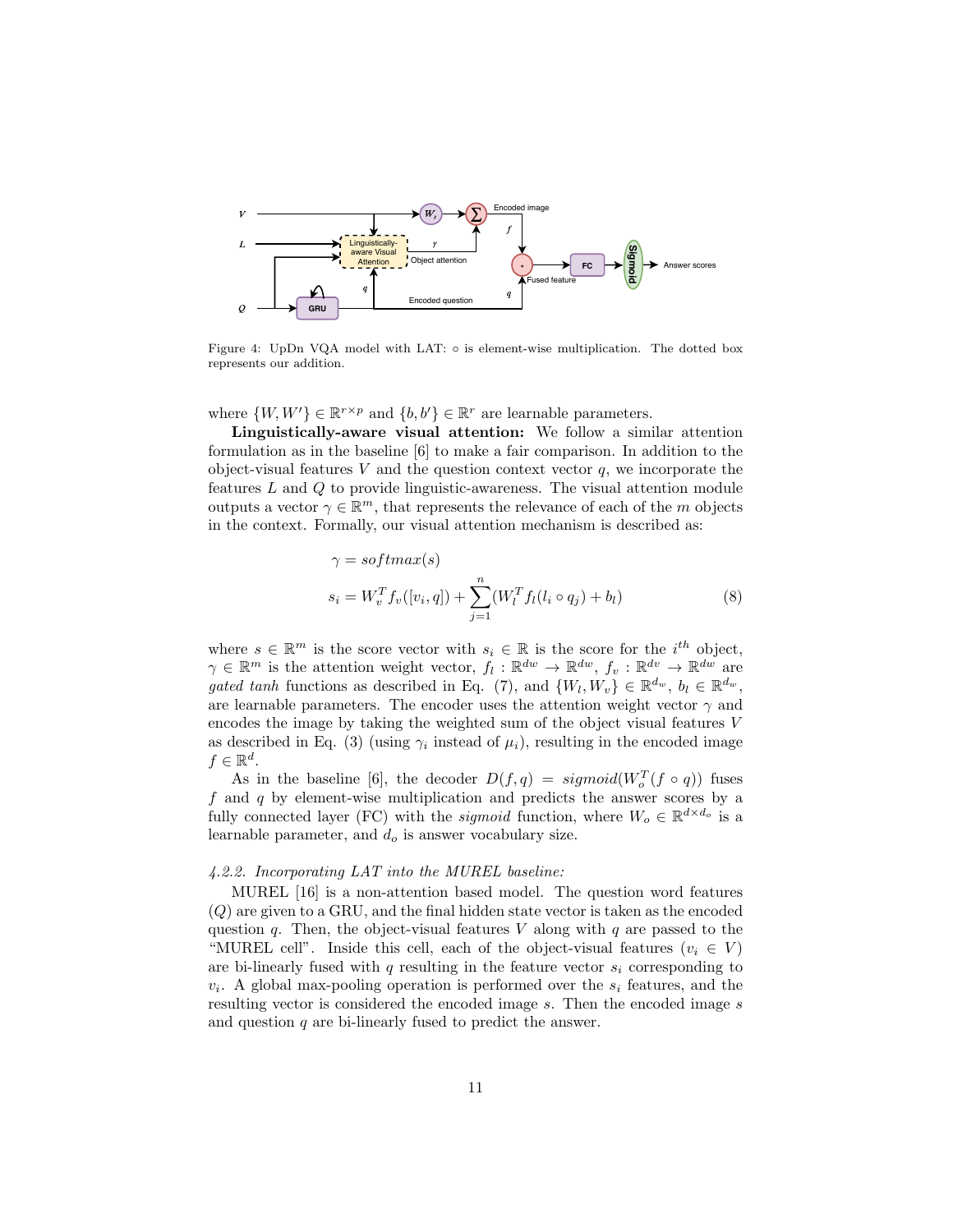

Figure 5: MUREL VQA model with LAT. The dotted box represents our addition.

We adapt LAT into the MUREL model, as shown in Fig. 5. Instead of the global max-pooling operation in the original model, we have applied weighted average pooling. The weights are defined by the "Linguistically-aware visual attention" weight vector  $\gamma$ , formulated in Eq. (8).

#### 4.2.3. Incorporating LAT into the BAN baseline:

The BAN [11] is based on bi-linear co-attention between the object-visual and question word features  $(V \text{ and } Q)$ . The question word features are passed through a GRU, and all the hidden state vectors are taken. These are denoted by  $\hat{Q} \in R^{n \times d}$ , where *n* is the number of words, and *d* is the size of the GRU hidden state. Then, both  $\hat{Q}$  and V are given to the bi-linear attention network (BAN) to get the combined vector  $f_v \in R^C$ . Formally, it is denoted as  $f_v =$  $BAN(\hat{Q}, V; \mathcal{A}_1)$ , where  $\mathcal{A}_1$  is the bi-linear attention map between  $\hat{Q}$  and V. The  $f_v$  is further passed to a Multi-layer Perceptron (MLP) to predict the answer.

We have incorporated LAT into the BAN model by adding co-attention maps between the linguistically-aware image features L, and the question word features Q. An overview of the BAN model with LAT is shown in Fig. 6. In another perspective, this addition can be considered as a bi-linear linguisticallyaware co-attention since it is between the linguistically-aware features L and Q. Formally, the above operations are described as:

$$
f_o = fv + f_l = BAN(\hat{Q}, V; \mathcal{A}_1) + BAN(Q, L; \mathcal{A}_2)
$$
\n(9)

where  $f_v$  is the bi-linear joint representation as in the original model [11],  $f_l$  is from the LAT adaptation, and  $f<sub>o</sub>$  is the final joint representation which is then passed to the MLP to predict the answer probabilities.

#### 4.3. Incorporating LAT into the UpDn captioning model

Similar to the baseline, we follow the LSTM based encoder-decoder approach. We use the notation  $h_t = \text{LSTM}(x_t, h_{t-1})$  for an LSTM cell, where  $x_t$  is the input at time t, and  $h_{t-1}$  and  $h_t$  are the previous and current cell outputs, respectively. We incorporate LAT into the baseline model [6], as described below. For ease of explanation, we consider the details of the LSTM cell at time t (see Fig. 7). It consists of three layers:  $(1)$  An input layer,  $(2)$  an attention layer, and (3) an output layer. The first two layers together constitute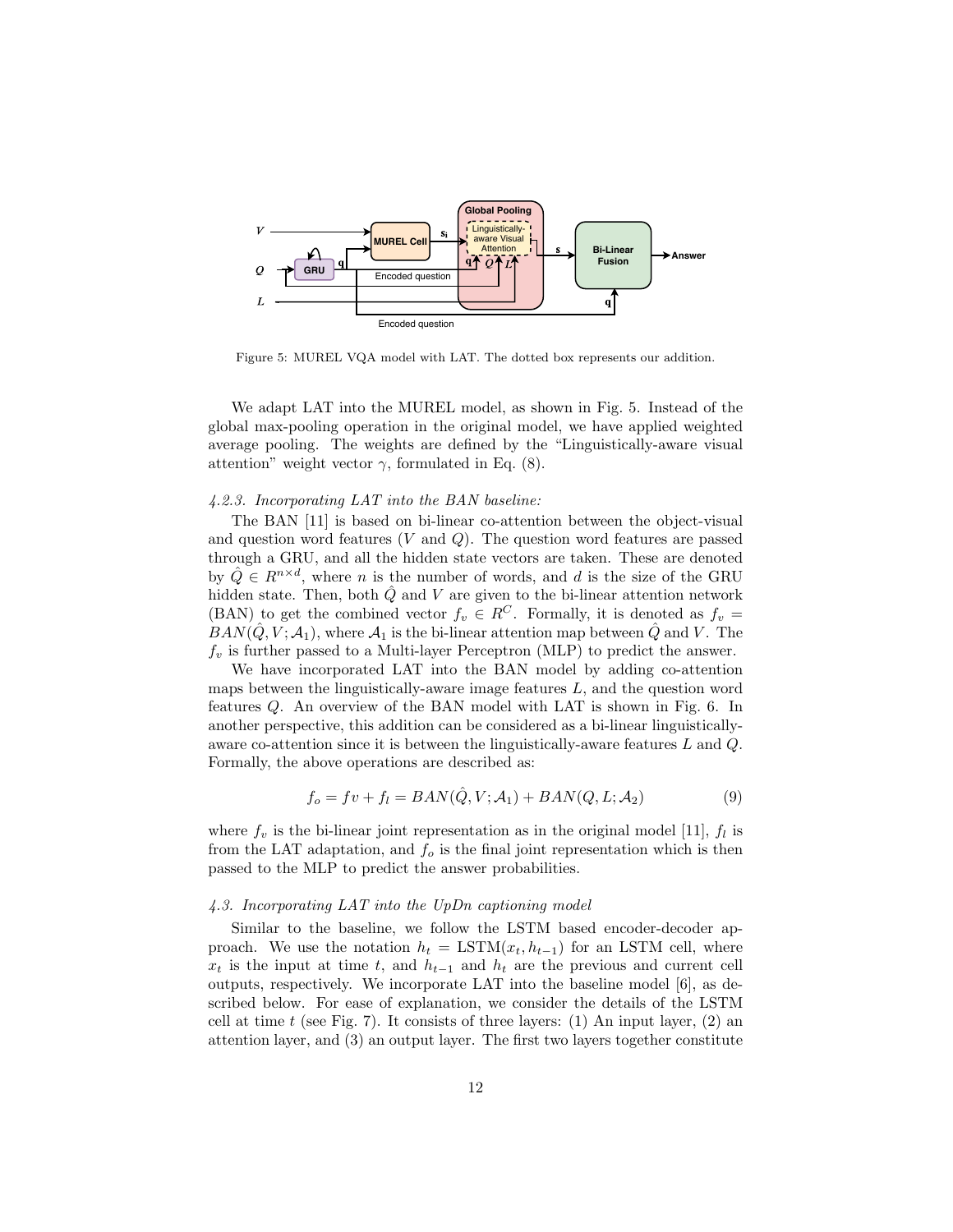

Figure 6: BAN VQA model with LAT. The dotted box represents our addition.

the encoder, where the current caption word, the previously generated caption context vector, and object visual and linguistic information are aggregated to fixed-sized context vectors. The output layer is the decoder, that predicts the next caption word probabilities from the encoded vectors.

Input layer: This layer consists of two LSTM cells viz., V-LSTM and L-LSTM. The V-LSTM is analogous to the Top-Down Attention LSTM in the baseline model [6]. It takes the average object-visual features  $\bar{V} = \frac{1}{m} \sum_i v_i$ , current caption word feature  $q_t$  and the context vector for the caption generated so far  $h_{t-1}^o$  and outputs the object-visual context vector  $h_t^v \in \mathbb{R}^{d_e}$ . In addition to this, we incorporate another LSTM cell called L-LSTM that takes the average linguistically-aware image features  $\bar{L} = \frac{1}{m} \sum_i l_i$ , current caption word feature  $q_t$  and the context vector for the caption generated so far  $h_{t-1}^o$  and outputs the object-textual context vector  $h_t^l \in \mathbb{R}^{d_e}$ . Mathematically, the above operations are described as:

$$
h_t^v = \text{V-LSTM}(x_t^v, h_{t-1}^v) \; ; \; x_t^v = [h_{t-1}^o, \bar{V}, q_t] h_t^l = \text{L-LSTM}(x_t^l, h_{t-1}^l) \; ; \; x_t^l = [h_{t-1}^o, \bar{L}, q_t]
$$
 (10)

Attention layer: This layer encodes the object visual and textual features  $(V \text{ and } L)$  into fixed-sized vectors using attention. It consists of two attention modules, the object-visual attention "V-Attention" (analogous to the "Attend" module in the baseline [6]) and the linguistically-aware attention "L-Attention" (our contribution for LAT). The V-Attention and L-Attention modules output the attention weights  $\alpha_t$  for V and  $\beta_t$  for L respectively, at time t. Formally, the two modules are defined as:

$$
\alpha_t = softmax((tanh(\mathbf{V}W^v + (\mathbf{1}h_t^{v^T})W_h^v)W_a^v))
$$
  

$$
\beta_t = softmax((tanh(\mathbf{L}W^l + (\mathbf{1}h_t^{l^T})W_h^l)W_a^l))
$$
 (11)

where **1** is a column vector of length m consisting of all ones,  $\mathbf{V} \in \mathbb{R}^{m \times d_v}$ ,  $\mathbf{L} \in \mathbb{R}^{m \times d_w}$  are the matrix representations of the input features V and L respectively,  $\{W_a^v, W_a^l\} \in \mathbb{R}^d$ ,  $W^v \in \mathbb{R}^{d_v \times d}$ ,  $W^l \in \mathbb{R}^{d_w \times d}$  and  $\{W_h^v, W_h^l\} \in \mathbb{R}^{d_e \times d}$ are learnable parameters. Then the fixed sized object-visual encoding  $o_t^v \in \mathbb{R}^{d_v}$ and object-textual encoding  $o_t^l \in \mathbb{R}^{d_w}$  are obtained as in Eq. (12), where  $\alpha_t[i]$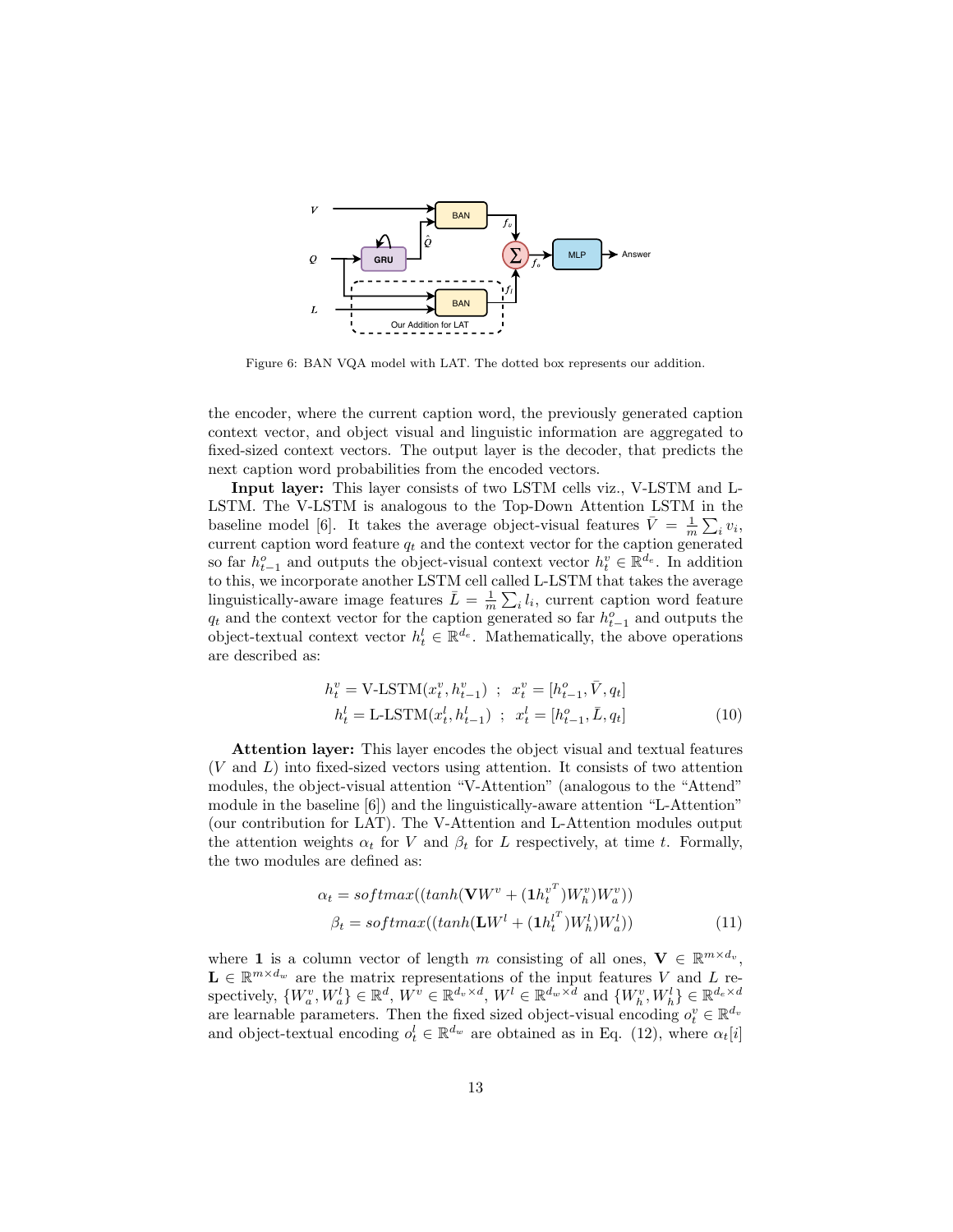

Figure 7: UpDn captioning model LSTM cell with LAT, at time t: Dotted lines indicate hidden states. The operations  $\parallel$ ,  $\sum$  and Avg are the Concatenation, Weighted sum and Average respectively. Dotted box represents our addition.

and  $\beta_t[i]$  are the attention weights for the  $i^{th}$  object-visual feature  $v_i$  and objecttextual feature  $l_i$  at time  $t$ , respectively.

$$
o_t^v = \sum_{i=1}^m \alpha_t[i]v_i \qquad o_t^l = \sum_{i=1}^m \beta_t[i]l_i \qquad (12)
$$

Output layer: This is the decoder that predicts the probability scores for the next caption word having seen the partial caption generated so far. It consists of the O-LSTM (analogus to the "Language LSTM" in the baseline [6]), that takes  $x_t^o = [o_t^v, o_t^l, h_t^v, h_t^l]$  and the previous cell hidden state vector  $h_{t-1}^o$  as inputs and then outputs a vector  $h_t^o \in \mathbb{R}^{d_o}$ . It is further passed to a softmax function to get the next word probabilities  $y_t \in \mathbb{R}^{d_o}$  ( $d_o$ : size of output vocabulary).

#### 5. Experimental Setup

Feature representations: In all the tasks and models, we use the features provided by [6], i.e., the fixed size  $(m = 36)$  object-level ResNet-101 [28] features extracted using Faster-RCNN [15] trained on Visual Genome [32], as the set of object-visual features  $V$  ( $d_v = 2048$ ). Then, we extract the object attributes corresponding to each of the m objects. In the Counting-VQA model, we also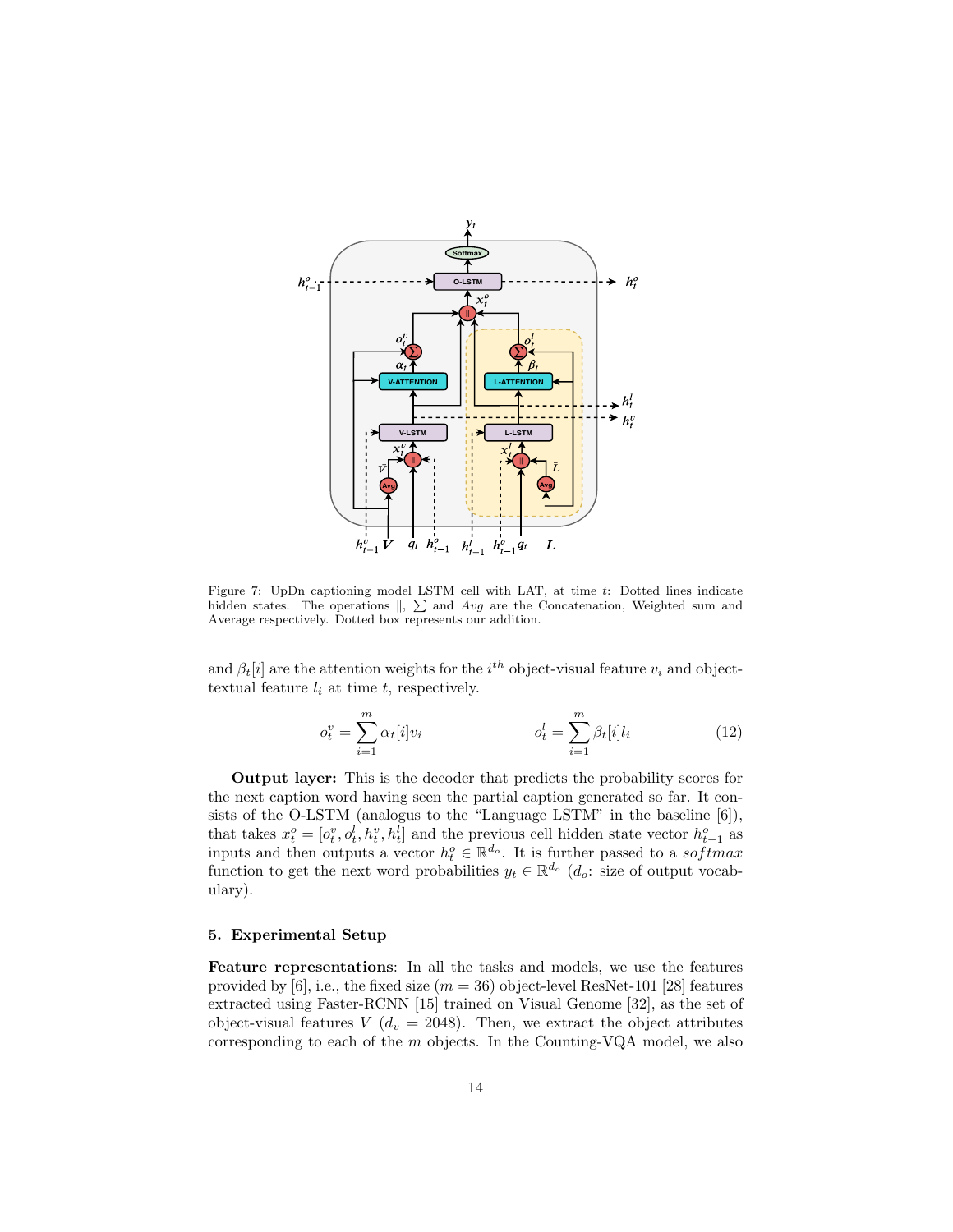use YOLOv3 pre-trained on MSCOCO as the object detector and extract the CNN features using ResNet-101. As the word-to-vector representation, we use pre-trained Glove [29] (for Counting-VQA and VQA;  $d_w = 300$ ) and Bert [30] (for Image captioning;  $d_w = 1024$ ). For various experiments, we have used other features as well, which will be explained in the respective sections.

## Datasets and Implementation details:

(i) Counting-VQA: We use the following counting-specific VQA datasets: **HowManyQA:** This dataset [3] is the counting-specific union of two large VQA datasets: Visual Genome [32] and VQAv2 [33]. It includes 83642 (train), 17714 (validation) and 5000 (test) question-answer pairs. **TallyQA:** This dataset [4] consists of a large test set categorized into two: "simple" (22991 question-answer pairs) and "complex" (15598 question-answer pairs), where the former contains basic object enumeration questions, and the latter requires more reasoning. Count-QA (VQAv1) and Count-QA (COCO-QA): These datasets [22] contain counting questions from VQAv1 [1] and COCO-QA [34] with 1774 and 513 question-answer pairs respectively.

In the count regression step, we use the low-rank value  $k = 11$ . After all the linear layers, we use Batch Normalization and ReLU. We train the model on the HowManyQA dataset using Smooth L1 loss [35] and Adam optimizer with learning rate  $= 0.0005$  and batch size  $= 8$ .

(ii) VQA: We use the VQAv2 dataset [33] containing 1.1M questions with 11.1M answers for training and evaluating all the models. As the evaluation metric, we use the standard VQA accuracy [1]. For ease of implementation, we limit the question length to 14 and use all the answers occurring more than eight times as the answer vocabulary as in [6, 11]. In all the models, we use a similar training and optimization settings as in the respective models [6, 16, 11]. (iii) Image captioning: We use the "Karpathy splits" of MSCOCO captions dataset [36] that contains  $113K$  training images and  $5K$  images in the validation and test set each (five captions per image). We use the caption output vocabulary of size  $d_o = 9487$  as in [6]. We evaluate our model using the standard image captioning evaluation metrics such as BLEU, METEOR, ROUGE-L, CIDEr, and SPICE. We train our model using Cross-Entropy loss and CIDEr optimization using the Adam optimizer with batch size=16 and learning rate=0.0005.

# 6. Results and Discussions

In this section, we show the results of various experiments that we carry out using LAT on the Counting-VQA model (Sec. 6.1). In VQA and Captioning (Sec. 6.2), we show the effect of LAT on various recent best performing models.

#### 6.1. Counting-VQA

Comparison with state-of-the-art methods: The quantitative comparison of our model with existing approaches on the HowManyQA, TallyQA (Simple and Complex), and Count-QA (VQAv1 and COCO-QA) datasets are shown in Table 1. We show the cases of two types of image features (YOLOv3 [14]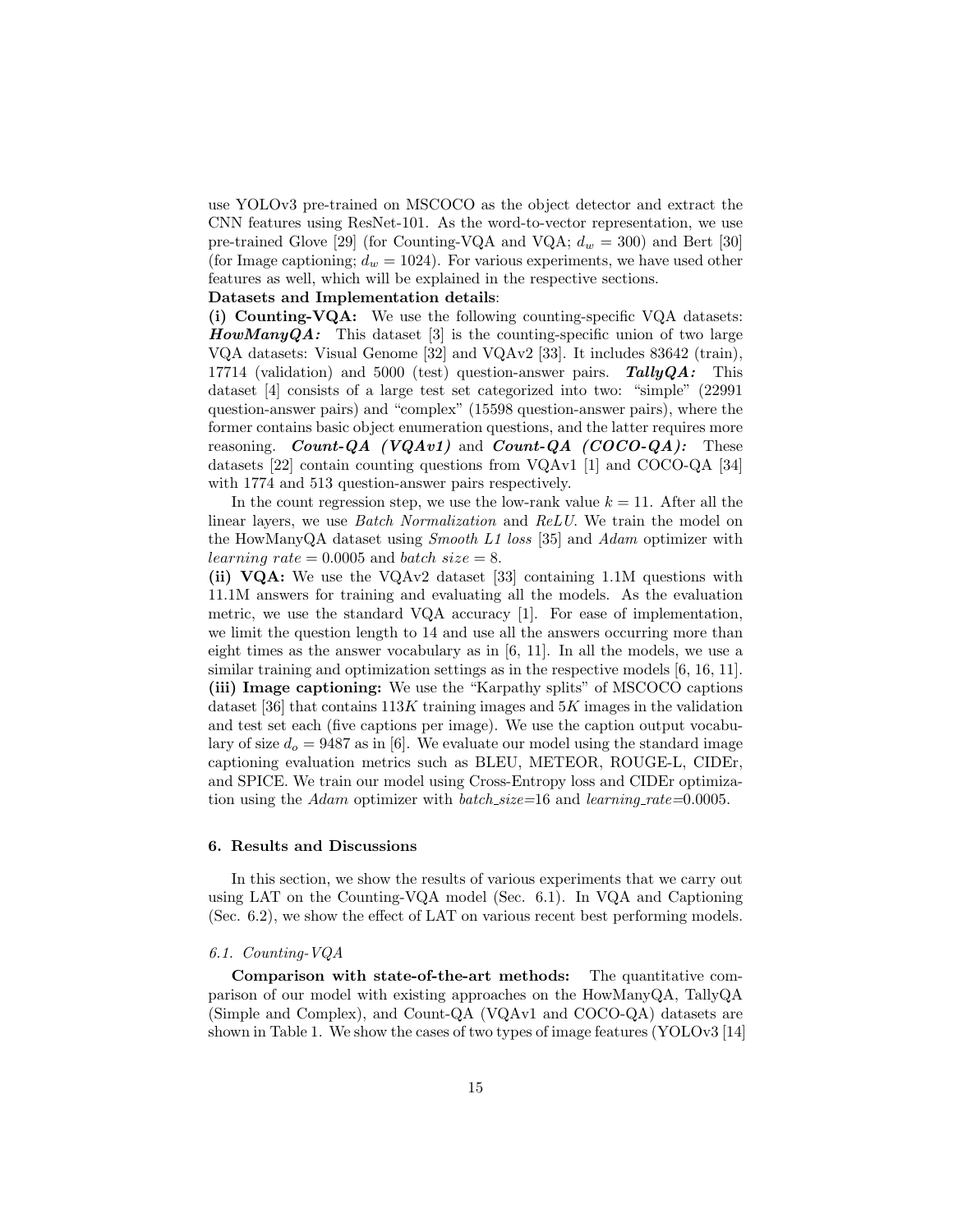| Model                 | HowManyQA            |                       |         |        | TallyQA |
|-----------------------|----------------------|-----------------------|---------|--------|---------|
| $\text{detect}$ [22]  | 3.66                 | Model                 |         | Simple | Complex |
| MUTAN <sup>[18]</sup> | 2.93                 | $\text{detect}$ [22]  |         | 2.08   | 4.52    |
| $UpDn$ [6]            | 2.64                 | MUTAN <sup>[18]</sup> |         | 1.51   | 1.59    |
| Counter $[5]$         | 2.59                 | Counter [5]           |         | 1.15   | 1.58    |
| $IRLC$ [3]            | 2.47                 | RCN [4]               |         | 1.13   | 1.43    |
| RCN [4]               | 2.35                 |                       |         |        |         |
| Ours                  |                      | Ours                  |         |        |         |
|                       |                      | F-genome              |         | N/A    | 1.02    |
| F-genome              | 1.62                 | WO VG                 |         | 0.97   | 1.03    |
| YOLO                  | 1.56                 | YOLO                  |         | N/A    | 0.94    |
| YOLO+BERT             | 1.52                 | YOLO+BERT             |         | N/A    | 0.93    |
|                       |                      |                       |         |        |         |
|                       | Model                | VQAv1                 | COCO-QA |        |         |
|                       | MCB [17]             | 3.25                  |         |        |         |
|                       | $D$ -LSTM [37]       | 2.71                  |         |        |         |
|                       | $\text{detect}$ [22] | 2.72                  | 2.59    |        |         |
|                       | $ens$ [22]           | 1.80                  | 1.4     |        |         |
|                       | $Ours$ (F-genome)    | 1.01                  | 0.94    |        |         |
|                       | Ours (YOLO)          | 0.98                  | 0.92    |        |         |
|                       | $Ours(YOLO + BERT)$  | 0.96                  | 0.9     |        |         |
|                       |                      |                       |         |        |         |

Table 1: Counting-VQA results on HowManyQA, Count-QA splits of VQAv1 and COCO-QA and TallyQA simple and complex test sets. All are RMSE values. Lower is better.

and F-genome [6]) and language models (Glove [29] and BERT [30]). The Fgenome features are the same features as used in prior works, i.e., features from [6]. The TallyQA-simple and the HowManyQA train set may contain common questions from Visual Genome [32], hence to make a fair comparison, we also show the results without using such questions (WO VG in Table 1). We can see that our model outperforms all the existing models in all the datasets.

Comparing the performance among the image features, the YOLO features work better than the F-genome features. To further analyze this, we performed various experiments as detailed in Sec 6.1.2. In the language model side, BERT outperformed Glove, as expected.

Qualitative results: In Fig 8, we show some qualitative results, where the first pair involves a basic linguistic understanding to correlate "people" with the object label "person". The second pair is a more challenging scenario demanding high-level linguistic awareness, wherein the model has to relate "sedan" to "car," rather than to "person" or "train." From the qualitative results, we can see that our model can focus on the relevant objects and question words and predict the count accurately. From the failure cases (bottom row in Fig 8), we can see that our model's performance is tightly coupled with the object detector predictions. To analyze the effect of the object-detector quality on the performance, we perform an experiment as detailed in Sec. 6.1.2 (i).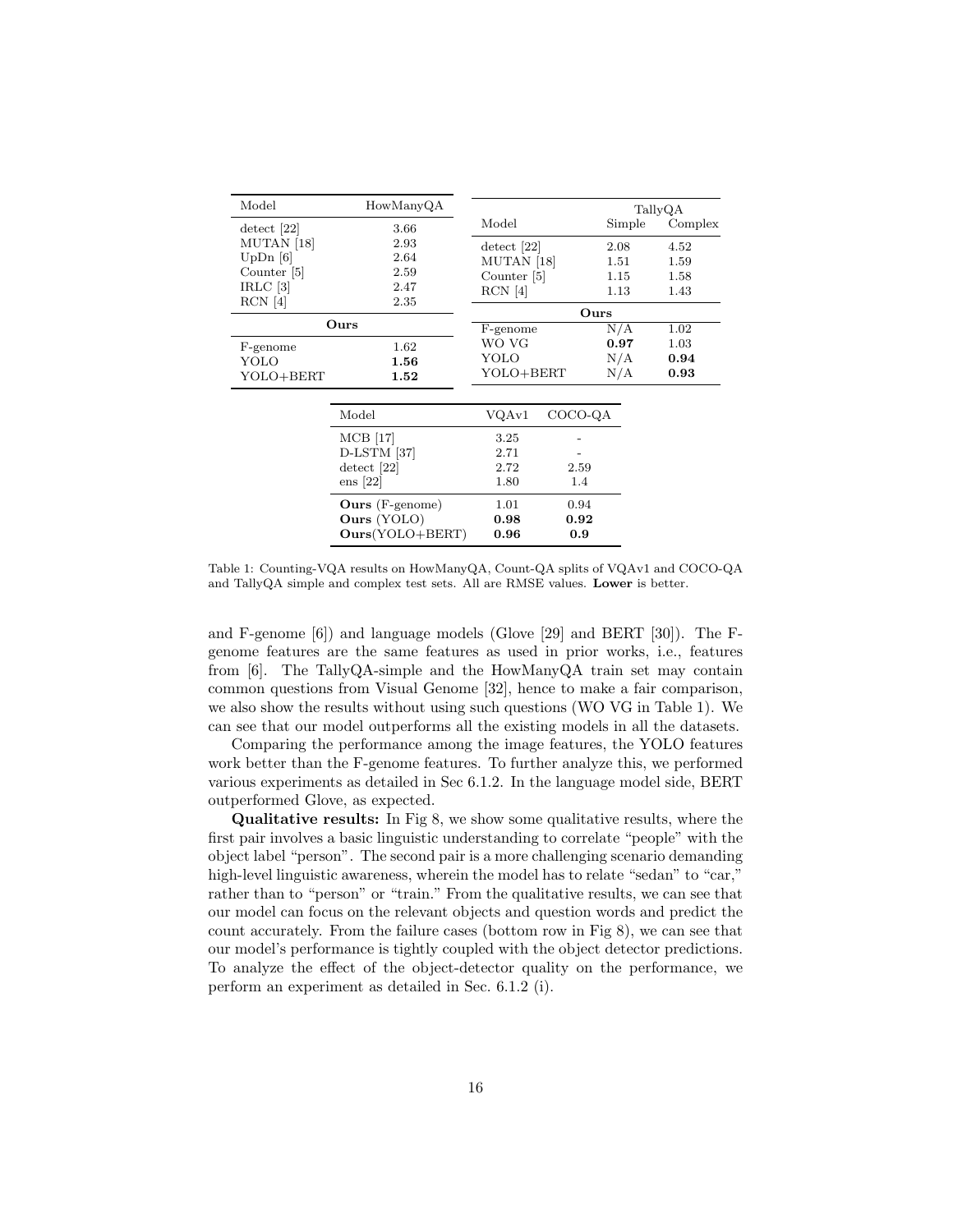

Figure 8: Counting-VQA results: Green box denotes high attention ( $\mu_i \geq 0.1$ ) and red box denotes low attention ( $\mu_i < 0.1$ ) on the objects. The color intensity in question words indicates attention weights. The bottom row shows examples of failure cases. Best viewed in color.

| Model               | HowManyQA | TallyQA-complex |  |
|---------------------|-----------|-----------------|--|
| No co-attention     | 1.86      | 1.23            |  |
| No L feature        | 1.80      | 1.20            |  |
| No V and B features | 1.67      | 1.10            |  |
| No B feature        | 1.58      | 0.96            |  |
| Linear regression   | 1.74      | 1.17            |  |
| Full model          | 1.56      | 0.94            |  |

Table 2: Counting-VQA: Ablation study results (RMSE).

#### 6.1.1. Ablation studies

To study our Counting-VQA model in detail, we perform the following ablation studies, and the results are shown in Table 2. All of the following experiments are carried out with the YOLOv3 and Glove features.

(i) No co-attention: In this test, we do not attend to the question words. It is analogous to every word getting equal importance. The performance decreases (from 1.56 to 1.86 in HowManyQA and 0.94 to 1.23 in TallyQAcomplex), since the model doesn't focus on the object-relevant words such as nouns and adjectives, and the irrelevant words contribute noise to the regressor. This result validates our claim that counting benefits from semantic-level co-attention.

(ii) Contribution of different features: To understand the contribution of the features  $V, B$  and  $L$  in the "Semantic dense co-attention", we perform the following experiments: **a**) No L feature: Here, we remove the linguisticallyaware image features  $(L)$  from the co-attention stage. We observed a reduction in the performance (from 1.56 to 1.80 in HowManyQA and 0.94 to 1.20 in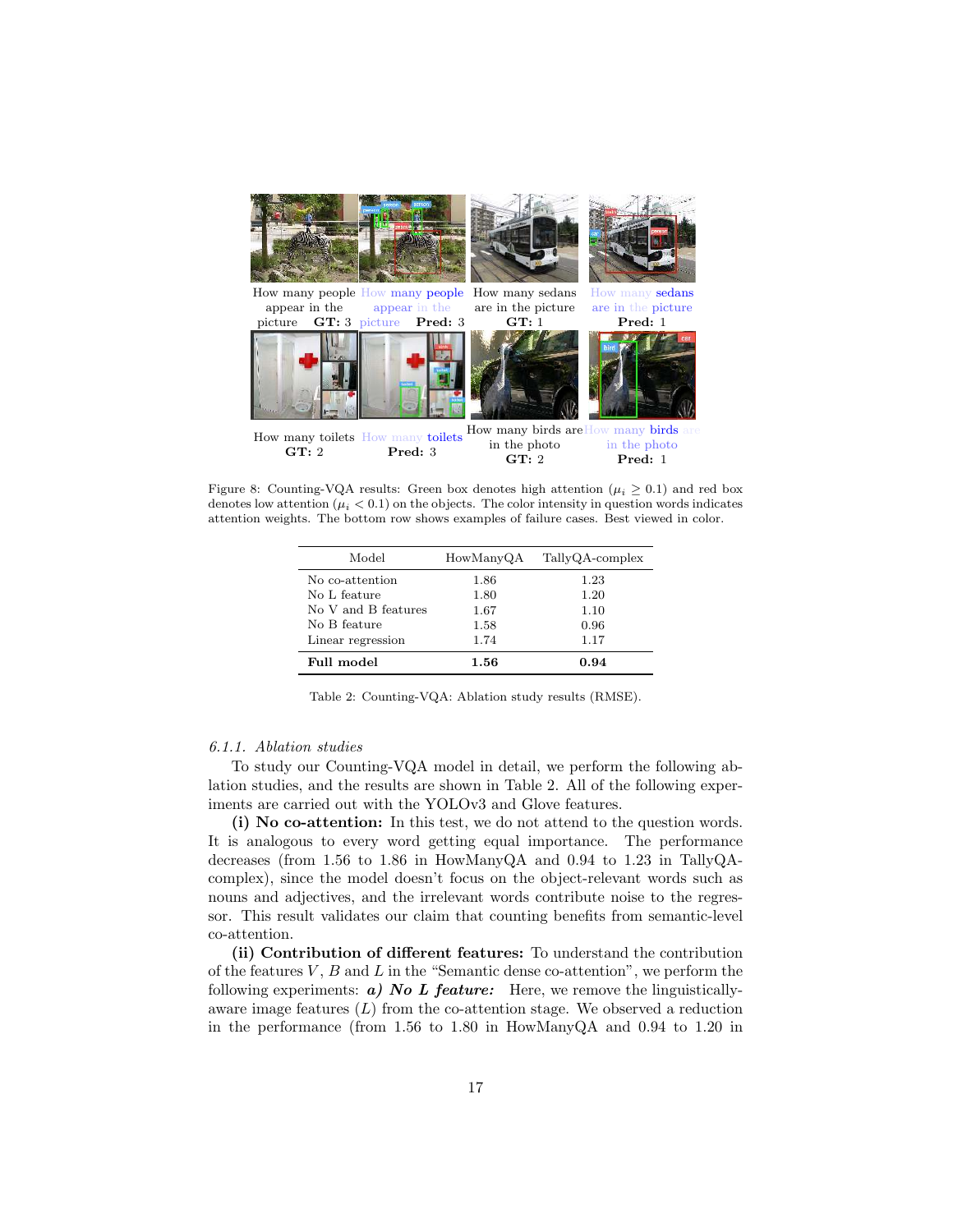TallyQA-complex). b) No V and B features: In this experiment, we keep the  $L$  feature and remove the object-visual  $(V)$  and box  $(B)$  features from the co-attention. Specifically, we remove the  $W_v(o_i)$  term from Eq. (1). We observe a small reduction in the performance (from 1.56 to 1.67 in HowManyQA and 0.94 to 1.10 in TallyQA-complex). c) No B feature: We also experiment by removing only the object box features  $(B)$  from the co-attention (we used  $W_v(v_i)$  instead of  $W_v(o_i)$  in Eq. (1)). We observed a reduction in performance (1.56 to 1.58 in HowManyQA and 0.94 to 0.96 in TallyQA-complex).

From the above experiments  $(a,b, and c)$ , we infer that the L features can serve as a bridge between the modalities to make a better correlation. However, some questions may require the appearance and relative position of the objects (e.g., How many yellow bananas are near the glass?). In such cases, the objectvisual and box features are also required for better performance.

(iii) Linear regression: In this experiment, we fuse f and q by elementwise multiplication and use linear regression to predict the count, instead of the proposed count predictor. The performance decreases (1.56 to 1.74 in How-ManyQA and 0.94 to 1.17 in TallyQA-complex). This result shows the ability of our low-rank bi-linear count predictor to predict the count more accurately.

#### 6.1.2. Other experiments on the Counting-VQA model

(i) Quality of the object detector: To understand the influence of the object detector quality on counting performance, we experiment using the manually annotated objects vs. object detector predictions. We use the Visual Genome [32] question-answers (36100 pairs) from the HowManyQA train set for this experiment. We then train two separate models with manually annotated objects (from Visual Genome) and YOLOv3 predictions and compare the performance on the HowManyQA test set (5000 question-answer pairs). We observe that the predicted objects achieve similar performances (RMSE: 1.85) as in manual annotation (RMSE: 1.84), showing that the current object detectors can predict and classify the object regions with sufficient accuracy, thanks to the advancements in the object detection research.

(ii) Changing the object detector: To understand how the model performs with features from various object-detectors, we experiment with two more object-detectors apart from YOLOv3, i.e., the CenterNet [38] and Faster-RCNN [15], both trained on MSCOCO dataset. Table 3 shows the results (CenterNet and Faster-COCO). We observe a similar performance in all cases. We infer that changing the object-detector does not affect the performance much.

(iii) Effect of the number of classes in the object detector: To study how the model behaves upon adding more classes to the object detector, we experiment with two variants of Faster-RCNN [15]; Faster-COCO: Trained on MSCOCO (80 classes) and Faster-VG: Trained on Visual Genome (3000 classes). In both cases, we extract the objects in the same way as YOLOv3, i.e., with an object confidence threshold of 0.7. In both cases, we got a similar performance as with YOLOv3 (see Table 3). We observe that the addition of classes to the object detector did not contribute much to the performance. This is because Faster-COCO, even though trained on a lesser number of classes, predicts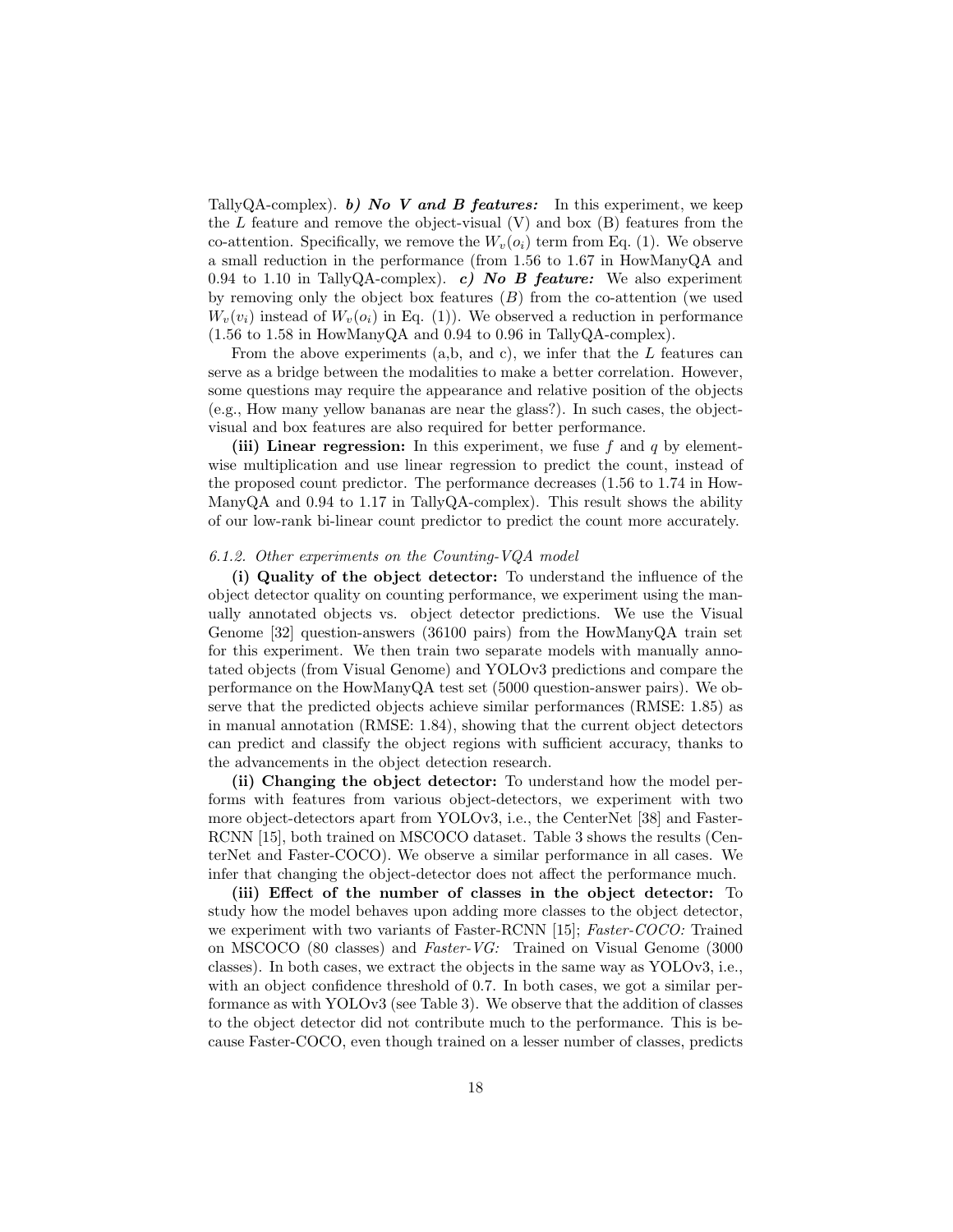| Features    | HowManyQA | TallyQA-Complex |  |  |
|-------------|-----------|-----------------|--|--|
| Faster-COCO | 1.568     | 0.942           |  |  |
| Faster-VG   | 1.562     | 0.937           |  |  |
| F-genome    | 1.62      | 1.02            |  |  |
| YOLOv3      | 1.560     | 0.94            |  |  |
| CenterNet   | 1.57      | 0.949           |  |  |

Table 3: Counting-VQA: Performance (RMSE values) with features from various objectdetectors. Lower is better.

the unknown class objects to some semantically similar known classes, for e.g., "man" and "woman" are predicted as "person," "jar" is predicted as "bottle," etc. Since they are semantically similar, the corresponding word embeddings also behave the same, and the performance is not affected much.

(iv) Effect of the object confidence threshold on performance: Another observation from the above experiment is the effect of the object confidence threshold in the object detector. This threshold denotes the minimum confidence value needed to consider a region as an object. In Table 1, we observed a small performance gap in the counting model with F-genome features [6] (extracted using Faster-RCNN trained on 1600 Visual Genome classes), but we did not see such a gap with the Faster-COCO and Faster-VG features (see Table 3). Since the F-genome features correspond to the top 36 object predictions and may include objects with low confidence values (those may not be real objects), such predictions with low object confidence values might have contributed noise to the model. On the other hand, the other features (Faster-COCO, Faster-VG, and YOLO) correspond to objects with high confidence  $(≥ 0.7)$  and hence the noise from the object detection stage is comparatively less.

(v) Performance of Semantic-dense co-attention on adjectives in the question: In practical scenarios, the objects may be described by more than one word, i.e., not only its class labels but also some adjectives describing their appearance (e.g., red car). Since the Semantic-dense co-attention works at the word level and uses only the object class labels (nouns), we conducted experiments for checking whether the model loses the adjective information in the question. Specifically, we experimented by providing adjectives along with the object's class labels (i.e., "red car" instead of only "car"). We used the object-detector from [6] for this, which provides an additional adjective along with the class labels for each detected object. We observed a similar performance (1.59 on HowManyQA and 0.99 on TallyQA-complex) as the original model (using the same object-detector, i.e., 1.62 on HowManyQA and 1.02 on TallyQAcomplex, see F-genome in Table 1). From this experiment, we infer that the Semantic-dense co-attention in the original model provides a sufficient score to the object's adjectives (e.g., "red" in "red car") and does not lead to losing such information from the encoded question. We ascribe this to the following: The pre-trained word embeddings are created by training with a large text corpus. Hence, the words that often appear together in the text, such as "adjectives and nouns" (e.g., "red car," "big bus," "blue sea," etc.), will get a relatively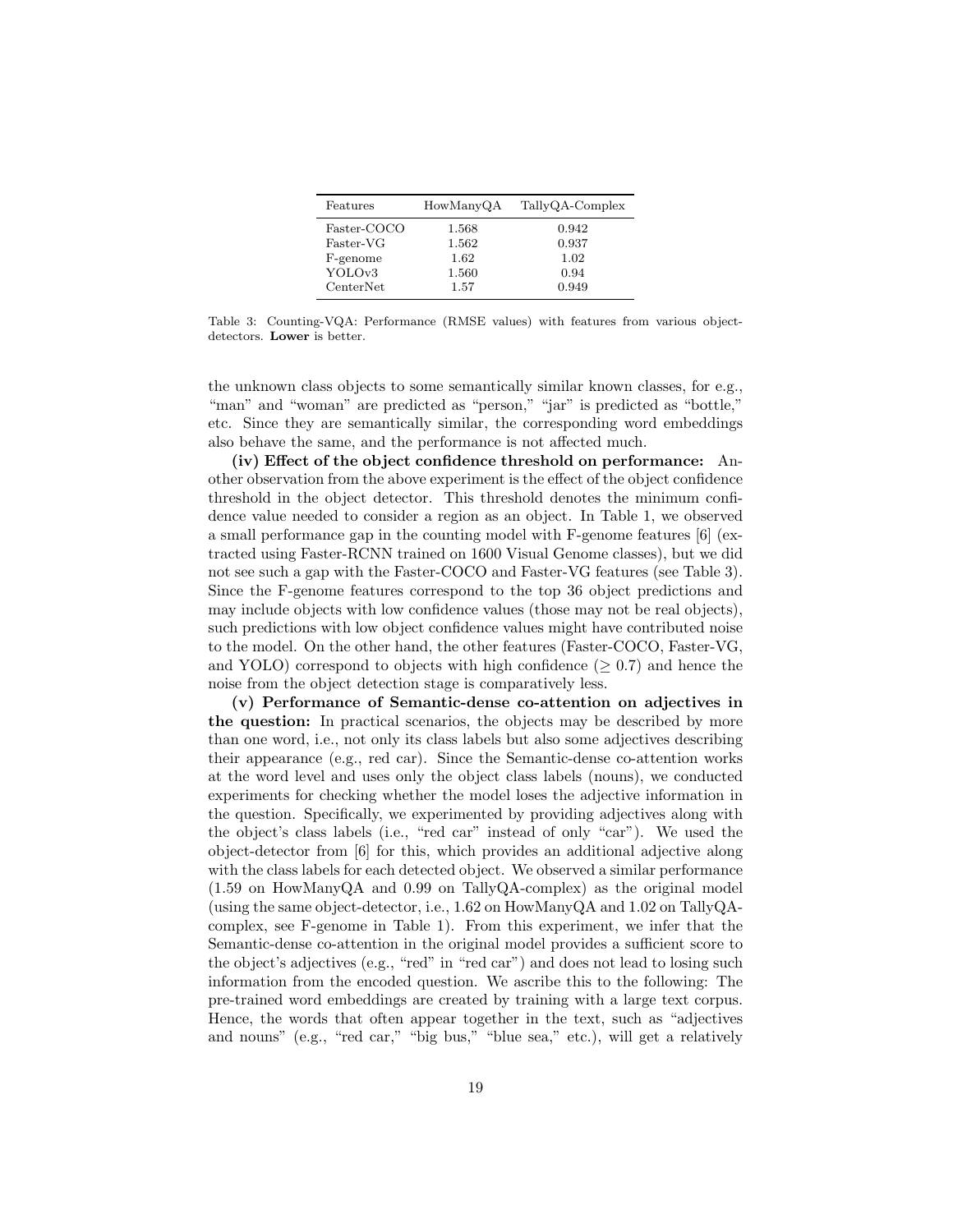| Model              | yes/no | number | others | overall |
|--------------------|--------|--------|--------|---------|
| $UpDn$ [6]         | 80.3   | 42.87  | 55.8   | 63.2    |
| $UpDn+LAT$ (Glove) | 80.52  | 43.53  | 59.14  | 64.96   |
| $UpDn+LAT$ (BERT)  | 80.6   | 44.69  | 60.15  | 65.09   |
| MUREL [16]         | 80.75  | 46.72  | 58.25  | 65.20   |
| $MUREL+LAT(Glove)$ | 80.81  | 46.85  | 61.42  | 66.24   |
| MUREL+LAT(BERT)    | 80.92  | 46.95  | 62.1   | 66.84   |
| <b>BAN</b> [11]    | 77.88  | 44.86  | 60.84  | 65.39   |
| BAN+LAT(Glove)     | 79.67  | 48.27  | 62.16  | 67.45   |
| BAN+LAT (BERT)     | 79.97  | 48.31  | 62.75  | 68.00   |

Table 4: VQA: Performance (VQA accuracy values on the VQAv2-val set) of LAT on various baseline models. The language-model used in LAT are shown in brackets.

| Model                     | B@1  | B@4  | М    | В      |       |      |
|---------------------------|------|------|------|--------|-------|------|
| Up $Dn$ [6]               | 79.8 | 36.3 | 27.7 | 56.9   | 120.1 | 21.4 |
| $UpDn+LAT$ 80.4 37.7 28.4 |      |      |      | - 58.3 | 127.1 | 22.0 |

Table 5: Captioning: Performance of LAT on the UpDn baseline [6], on the Karpathy-split test set in MSCOCO captions dataset. B@n,M,R,C and S represent BLEU@n, METEOR, ROUGE-L,CIDEr, and SPICE, respectively.

similar vector representation than other words. This helps the "Semantic-dense co-attention" to give a relatively good score to the adjectives as well.

(vi) Performance without pre-trained word embeddings: To analyze the performance without using the pre-trained language models, we experimented with one-hot vector representations of object attributes and question words. Specifically, we manually created a word vocabulary consists of all the unique words in the dataset and created one-hot vectors correspond to the words. Note that these vectors do not contain any linguistic information. We experiment with the following cases on the HowManyQA dataset:

Object attributes and words are in different spaces: In this experiment, we project both the object attributes and question words to two different learnable spaces (the dimensionality of both spaces is kept the same). The performance reduced from 1.56 to 1.74, as expected, since now both the modalities are in two different spaces. In this case, even though both object attributes and words are in textual space, the two learned spaces being different creates incongruity.

Object attributes and words are in a common learned space: In this experiment, we project both object-attributes and question words to a common shared learnable space. The results are better than the previous experiment (1.70 instead of 1.74), but there is a notable reduction compared to the original model (1.56 vs. 1.70). We believe this is because, with this setting, the modalities are in the same space, but the mapping can only leverage the limited linguistic information from the questions obtained while training. In the original model, both the modalities are in a common linguistically-rich space, and the model can make use of it.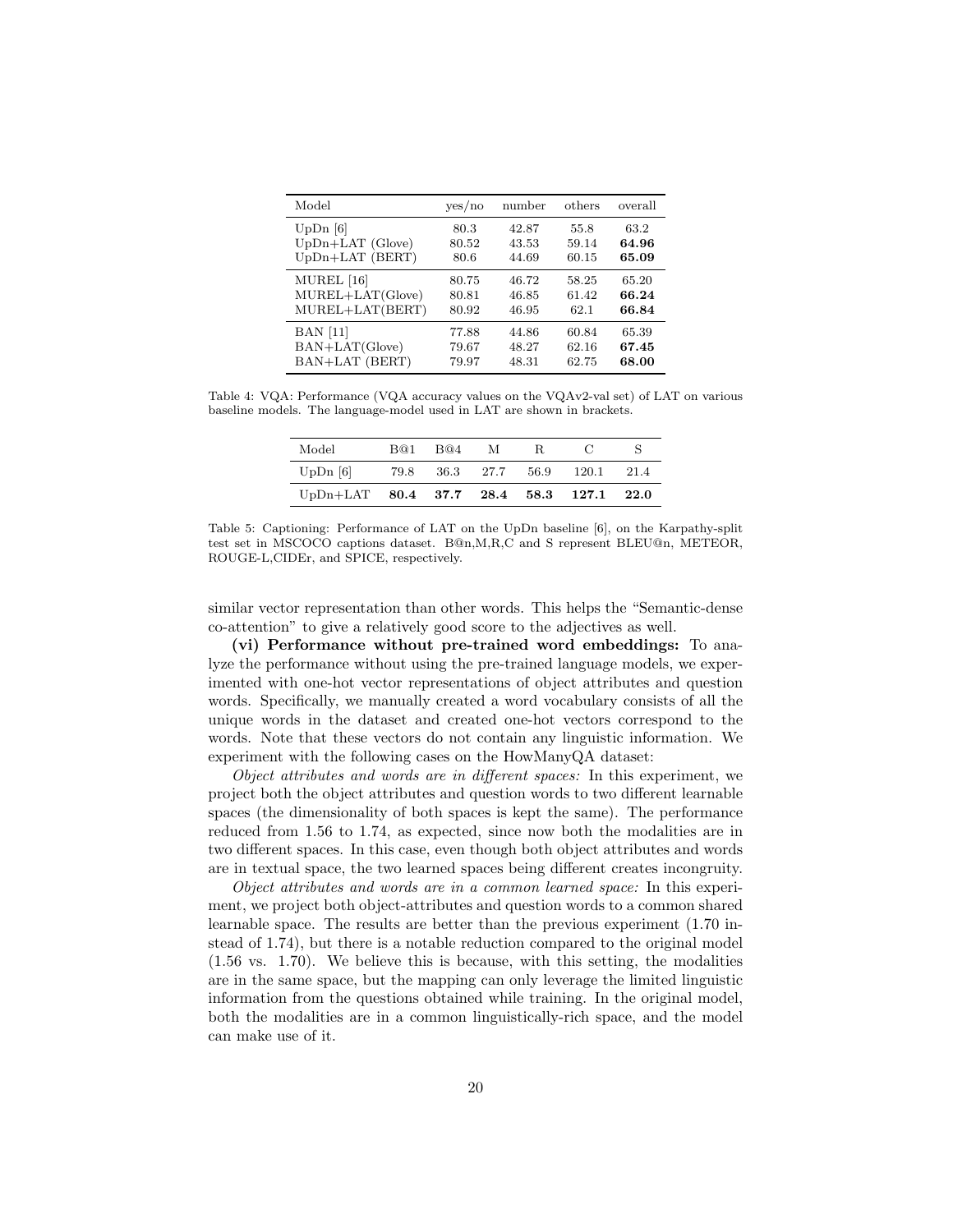

Figure 9: VQA and Captioning: Qualitative comparisons between UpDn and UpDn+LAT.

# 6.2. VQA and Captioning

VQA: The quantitative result comparison of the baselines and the same with LAT are shown in Table 4. We can see that the incorporation of LAT consistently improves all the models. One noteworthy point is the significant margin of improvement achieved in the "others" category in all the models. Since the "others" category has a much wider range of answer distribution  $(e.g., colors, animals, fruits, vehicles, etc.)$  than the other two splits  $(yes/no)$ and number), it requires a more fine-grained and linguistically-aware text-toimage mapping. The impact of LAT is clearly significant in such cases. A qualitative result comparison with the UpDn and UpDn+LAT is shown in Fig 9 (a). We can see that LAT helps the model to focus on the relevant objects more precisely than the baseline.

Captioning: The quantitative comparison of the UpDn and UpDn+LAT models are shown in Table 5. We can see that LAT shows improved results over the baseline in all the metrics. The performance gains in the CIDEr (120.1 to 127.1) and SPICE (21.4 to 22.0) metric show that captions with the LAT are semantically closer to the human-annotated captions than the baseline. Some examples depicting LAT's effectiveness in making more image-specific and linguistically robust captions than the baseline are shown in Fig 9(b).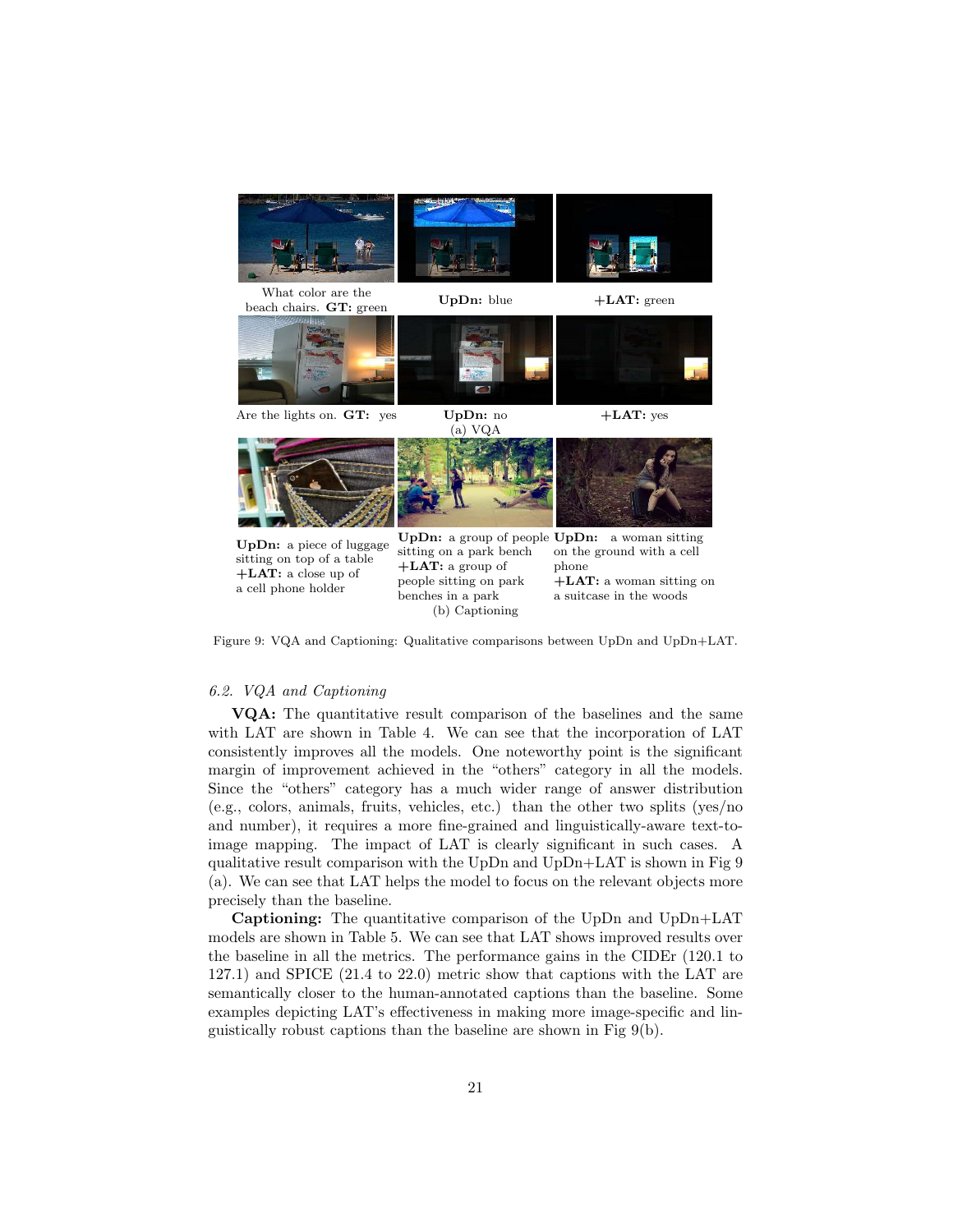## 7. Conclusion

In this paper, we proposed a simple yet empirically powerful "linguistically*aware attention*  $(LAT)$ " for reducing the semantic-gap in Vision-language (V-L) tasks. The notion is to bring rich linguistic-awareness in the attention process by representing both image and text in a common linguistically-rich space. To facilitate the same, we utilize the object-class labels extracted from the image and words from the text to bring both the modalities to a textual space, then linguistically-aware features are extracted using pre-trained word-embedding networks. We demonstrated the LAT's impact on three V-L tasks: Counting-VQA, VQA, and image captioning. In Counting-VQA, we proposed a novel counting-specific VQA model consisting of a semantic-level co-attention mechanism and a count predictor that uses multi-linear algebra to predict the count with a lesser number of parameters. Our counting model achieved state-of-theart results on five counting-specific VQA datasets. In VQA and image captioning, we applied LAT into various baseline models and significantly improved the results in all of them. We observed that the LAT improves the semantic robustness of the baseline models. The LAT is generic and can be incorporated into any other baseline model as well.

At a more generic level, we have explored the transfer learning possibilities from the object-detection and language-modeling research to improve the performance of various tasks in the V-L field. Based on our study, we conclude that the object class labels obtained from the general-purpose object detectors along with the language models can serve as a semantic bridge between the visual and textual modalities in the V-L tasks. Such class label features are easy to extract and can be used as a general-purpose standard feature along with the objectlevel CNN feature for other V-L tasks as well. While this suggests several directions for future research, an immediate benefit may be obtained in tasks that require fine-grained text-image mapping, such as Visual grounding, Text-based image retrieval, and Semantic segmentation from natural language expressions. Further, the idea of representing the modalities in a common linguistically-rich space might apply to video-based V-L tasks as well, such as Video-captioning, Video-question answering, and Action localization with language query. The ideas may find use in correlating other modalities with others as well, such as Speech, IR, Sonar, Radar etc.

## References

- [1] S. Antol, A. Agrawal, J. Lu, M. Mitchell, D. Batra, C. Lawrence Zitnick, D. Parikh, Vqa: Visual question answering, in: IEEE international conference on computer vision, 2015, pp. 2425–2433.
- [2] A. Karpathy, L. Fei-Fei, Deep visual-semantic alignments for generating image descriptions, in: IEEE conference on computer vision and pattern recognition, 2015, pp. 3128–3137.
- [3] A. Trott, C. Xiong, R. Socher, Interpretable counting for visual question answering, in: International Conference on Learning Representations, 2018.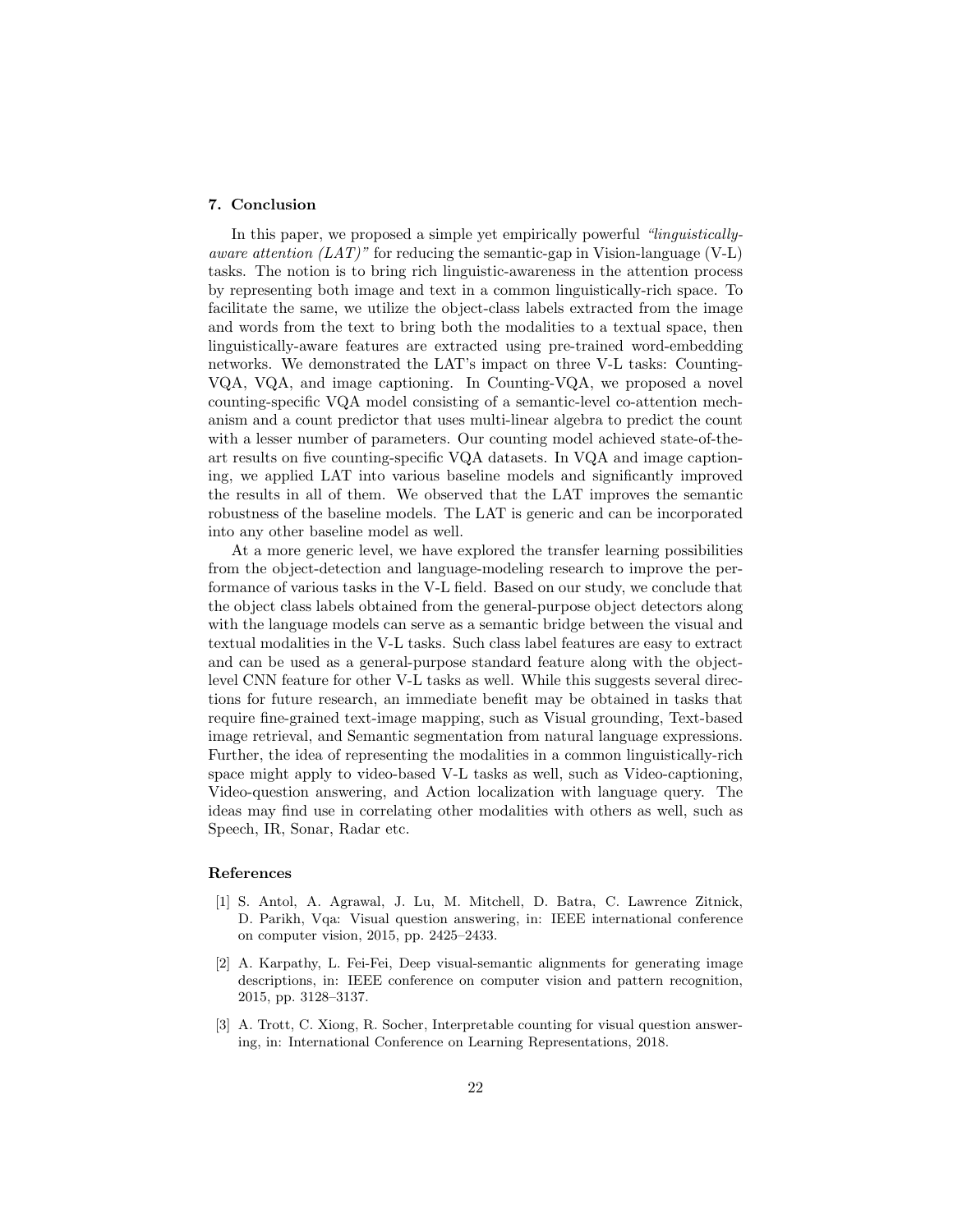- [4] M. Acharya, K. Kafle, C. Kanan, Tallyqa: Answering complex counting questions, in: AAAI Conference on Artificial Intelligence, Vol. 33, 2019, pp. 8076–8084.
- [5] Y. Zhang, J. Hare, A. Prügel-Bennett, Learning to count objects in natural images for visual question answering, in: International Conference on Learning Representations, 2018.
- [6] P. Anderson, X. He, C. Buehler, D. Teney, M. Johnson, S. Gould, L. Zhang, Bottom-up and top-down attention for image captioning and visual question answering, in: IEEE conference on computer vision and pattern recognition, 2018, pp. 6077–6086.
- [7] Q. Wu, C. Shen, L. Liu, A. Dick, A. Van Den Hengel, What value do explicit high level concepts have in vision to language problems?, in: IEEE conference on computer vision and pattern recognition, 2016, pp. 203–212.
- [8] Q. Wu, C. Shen, P. Wang, A. Dick, A. van den Hengel, Image captioning and visual question answering based on attributes and external knowledge, IEEE transactions on pattern analysis and machine intelligence 40 (6) (2017) 1367–1381.
- [9] K. Xu, J. Ba, R. Kiros, K. Cho, A. Courville, R. Salakhudinov, R. Zemel, Y. Bengio, Show, attend and tell: Neural image caption generation with visual attention, in: International conference on machine learning, 2015, pp. 2048–2057.
- [10] Z. Yang, X. He, J. Gao, L. Deng, A. Smola, Stacked attention networks for image question answering, in: IEEE Conference on Computer Vision and Pattern Recognition, 2016, pp. 21–29.
- [11] J.-H. Kim, J. Jun, B.-T. Zhang, Bilinear attention networks, in: Advances in Neural Information Processing Systems, 2018, pp. 1564–1574.
- [12] L. Huang, W. Wang, J. Chen, X.-Y. Wei, Attention on attention for image captioning, in: IEEE International Conference on Computer Vision, 2019, pp. 4634– 4643.
- [13] Z. Z. Peng Gao, Haoxuan You, Multi-modality latent interaction network for visual question answering, in: IEEE International Conference on Computer Vision, 2019, pp. 5825–5835.
- [14] J. Redmon, A. Farhadi, Yolov3: An incremental improvement, in: arXiv preprint arXiv:1804.02767, 2018.
- [15] S. Ren, K. He, R. Girshick, J. Sun, Faster r-cnn: Towards real-time object detection with region proposal networks, in: Advances in neural information processing systems, 2015, pp. 91–99.
- [16] R. Cadene, H. Ben-younes, M. Cord, N. Thome, Murel: Multimodal relational reasoning for visual question answering, in: Proceedings of the IEEE/CVF Conference on Computer Vision and Pattern Recognition (CVPR), 2019.
- [17] A. Fukui, D. H. Park, D. Yang, A. Rohrbach, T. Darrell, M. Rohrbach, Multimodal compact bilinear pooling for visual question answering and visual grounding, in: Conference on Empirical Methods in Natural Language Processing, 2016, pp. 457–468.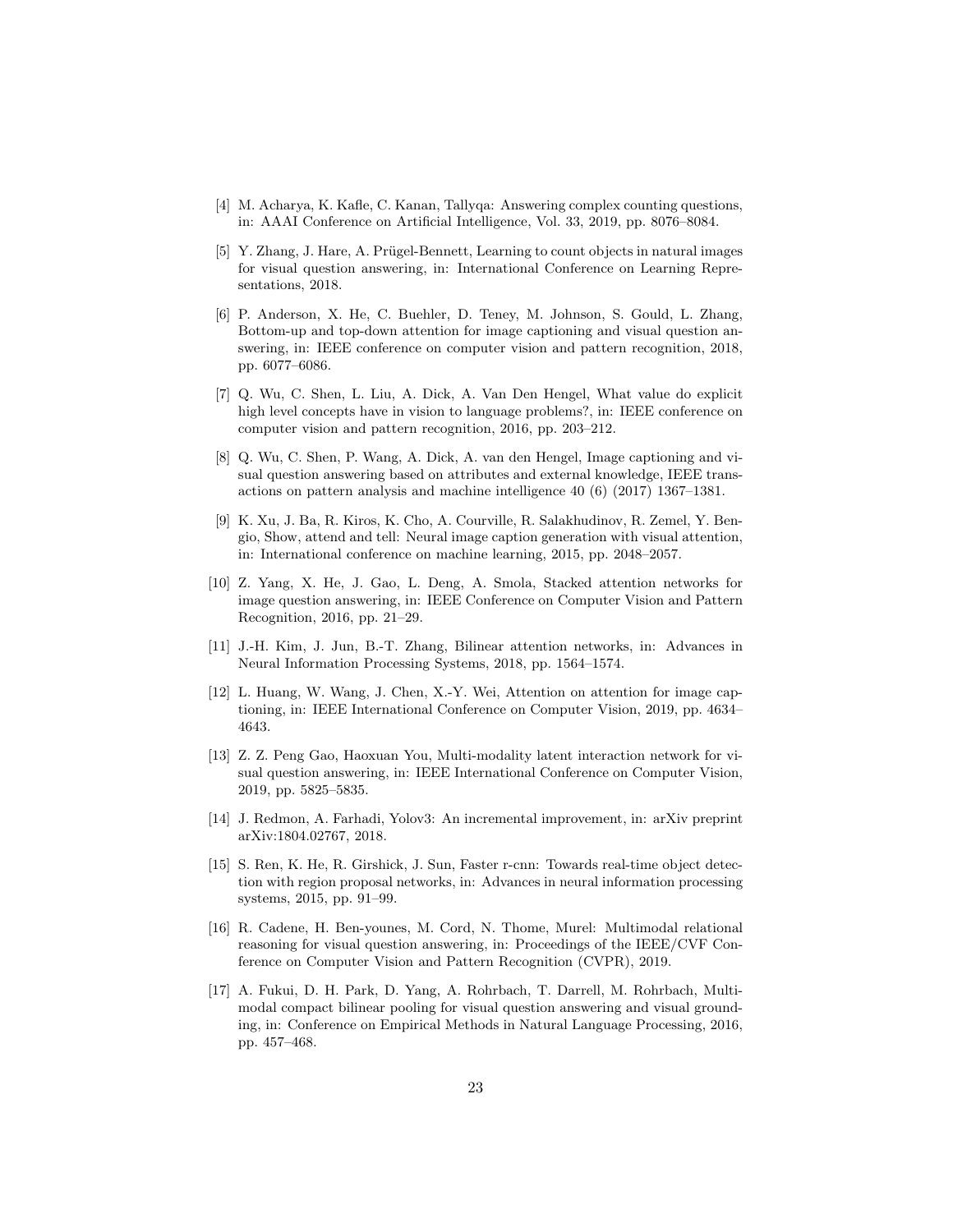- [18] H. Ben-Younes, R. Cadene, M. Cord, N. Thome, Mutan: Multimodal tucker fusion for visual question answering, in: IEEE international conference on computer vision, 2017, pp. 2612–2620.
- [19] W. Norcliffe-Brown, S. Vafeias, S. Parisot, Learning conditioned graph structures for interpretable visual question answering, in: Advances in Neural Information Processing Systems, 2018, pp. 8334–8343.
- [20] H. Tan, M. Bansal, Lxmert: Learning cross-modality encoder representations from transformers, in: Proceedings of the 2019 Conference on Empirical Methods in Natural Language Processing and the 9th International Joint Conference on Natural Language Processing (EMNLP-IJCNLP), 2019, pp. 5103–5114.
- [21] J. Lu, D. Batra, D. Parikh, S. Lee, Vilbert: Pretraining task-agnostic visiolinguistic representations for vision-and-language tasks, in: Advances in Neural Information Processing Systems, 2019, pp. 13–23.
- [22] P. Chattopadhyay, R. Vedantam, R. R. Selvaraju, D. Batra, D. Parikh, Counting everyday objects in everyday scenes, in: IEEE Conference on Computer Vision and Pattern Recognition, 2017, pp. 1135–1144.
- [23] T. Yao, Y. Pan, Y. Li, T. Mei, Exploring visual relationship for image captioning, in: European conference on computer vision, 2018, pp. 684–699.
- [24] X. Yang, K. Tang, H. Zhang, J. Cai, Auto-encoding scene graphs for image captioning, in: IEEE Conference on Computer Vision and Pattern Recognition, 2019, pp. 10685–10694.
- [25] C. Chen, S. Mu, W. Xiao, Z. Ye, L. Wu, Q. Ju, Improving image captioning with conditional generative adversarial nets, in: Proceedings of the AAAI Conference on Artificial Intelligence, Vol. 33, 2019, pp. 8142–8150.
- [26] D. Yu, J. Fu, T. Mei, Y. Rui, Multi-level attention networks for visual question answering, in: IEEE Conference on Computer Vision and Pattern Recognition, 2017, pp. 4709–4717.
- [27] I. Ilievski, S. Yan, J. Feng, A focused dynamic attention model for visual question answering, in: arXiv preprint arXiv:1604.01485, 2016.
- [28] K. He, X. Zhang, S. Ren, J. Sun, Deep residual learning for image recognition, in: IEEE conference on computer vision and pattern recognition, 2016, pp. 770–778.
- [29] J. Pennington, R. Socher, C. Manning, Glove: Global vectors for word representation, in: Conference on Empirical Methods in Natural Language Processing, 2014, pp. 1532–1543.
- [30] J. Devlin, M.-W. Chang, K. Lee, K. Toutanova, Bert: Pre-training of deep bidirectional transformers for language understanding, in: Conference of the North American Chapter of the Association for Computational Linguistics: Human Language Technologies, 2019.
- [31] J. Kossaifi, Z. C. Lipton, A. Khanna, T. Furlanello, A. Anandkumar, Tensor regression networks, in: arXiv preprint arXiv:1707.08308, 2017.